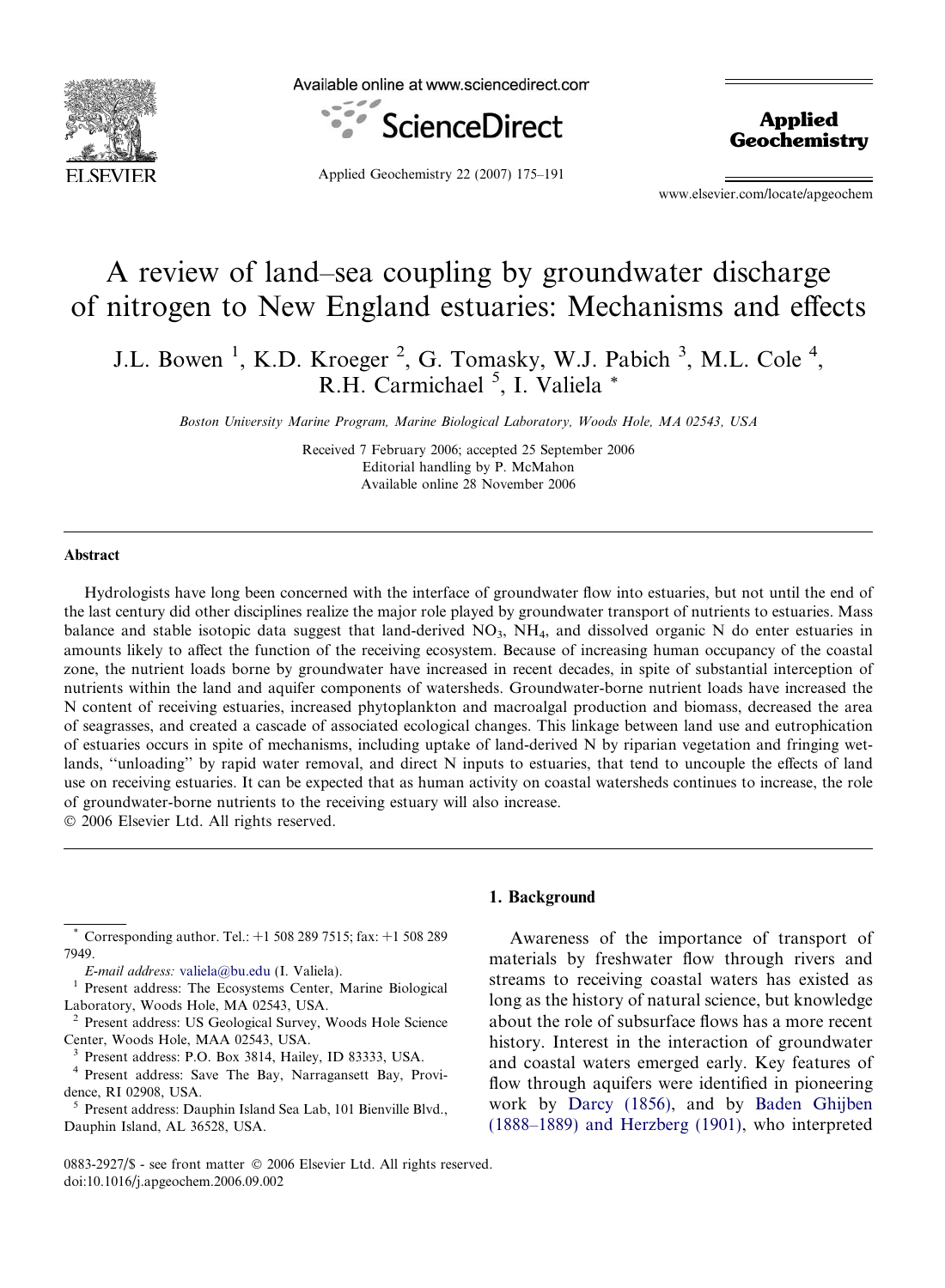<span id="page-1-0"></span>vertical profiles of salinity in near-shore wells as indications that as groundwater flowing through an aquifer approached a coastal water body, the flow lines converge, and curve upward, forcing discharge through a relatively narrow zone of seepage. [Hubbert \(1940\)](#page-14-0) developed a broad theory of groundwater motion, and proposed mechanisms to account for flow of freshwater over salty underlying aquifer water, and extensively discussed seepage of fresh groundwater directly through the sediment/ water boundary into coastal waters. [Glover \(1959\)](#page-13-0) further concluded that the width of the discharge zone was proportional to the volume of water flow, and [Lock and John \(1978\), and Lee et al. \(1980\)](#page-14-0) made measurements that corroborated earlier predictions. [McBride and Pfannkuch \(1975\)](#page-14-0) found similar patterns for discharge of groundwater onto lakebeds; their explanation of the upward curve of flow lines was based on release from head pressures as groundwater reached the shores; these results suggested that changes in pressure, as well as density-related mechanisms might be involved in the near-shore dynamics of groundwater flow ([Pfann](#page-15-0)[kuch and Winter, 1984/1985\)](#page-15-0).

Many other researchers have investigated groundwater flow, but the work of the few cited above are representative. Indeed, groundwater discharges into estuaries and coastal waters, and most of the flow out of aquifers is likely to occur through a near-shore zone of seepage. That being so, it seemed evident that whatever substances are present in groundwater would be transported to receiving coastal waters. Knowledge of this possibility dovetailed with increased concern about eutrophication of receiving waters.

By the mid-20th century there was growing awareness that human activities in the near-shore were creating changes in the adjoining estuaries, and headlines such as ''The fringe of the ocean— Under siege from land'' (Science, 13 April 1990, p. 163), or ''Agriculture kills marine fish in the 1980s. Who is responsible for fish kills in the year 2000?'' (Ambio, 18:347–350) were not unusual. Analyses of accumulating data led to the conclusion that eutrophication by land- and atmospheric-derived nutrient loadings is a major agent of change altering coastal waters world-wide ([GESAMP, 1990; NRC, 1993, 2000; Goldberg,](#page-13-0) [1995; Howarth et al., 2000](#page-13-0)). In the USA, for example, two thirds of coastal water bodies are moderately to severely degraded as a result of N enrichment [\(NRC, 2000](#page-15-0)).

Along many coasts of the world, the increases in nutrient loads follow the inexorable expansion of urban sprawl ([Cohen et al., 1997; Correll, 1998;](#page-13-0) [Wickham et al., 2002](#page-13-0)). A measure of the intensification of urbanization is provided by data on 51 watersheds from Eastern USA (Fig. 1). These watersheds feed major rivers in 11 states, ranging from Wisconsin to Alabama to New York. Residential land cover in these large watersheds varies broadly, with modal frequency of 3.2–6.2% of the area covered by residential areas. More worrisome is that many watersheds already show urban covers of 12.5–100% (Fig. 1), and that population density increased in 63% of these watersheds in recent decades. These data suggest a surprisingly advanced state of urbanization in many watersheds, and that the aquatic environmental degradation associated with urbanization of the East coast of the US (and elsewhere) will clearly intensify in the future.

The issue of urbanization, and the consequent eutrophication of estuaries, has been of particular concern in Cape Cod, the fastest-growing county in the conterminous Massachusetts, where development has pervaded the landscape since the 1960s. Since 1970 the population of Cape Cod has increased 130%, more than 10 times the mean for the rest of the state. Nitrogen loading associated with sprawl has threatened many of the estuaries that link this peninsula to the sea. Nitrogen loads to Cape Cod estuaries (mainly from wastewater) have more than doubled in the last 4 decades ([Bowen and Valiela, 2001a\)](#page-13-0). For the entire USA, N loads have doubled over this time period ([Howarth et al., 2002\)](#page-14-0).



Fig. 1. Frequency distribution of percent of area in 51 watersheds on the East of the US covered by urban or residential land uses. Also shown is whether the population density in these watersheds increased, remained unchanged, or decreased between 1980 and 1990. Data from [Dow and DeWalle \(2000\)](#page-13-0).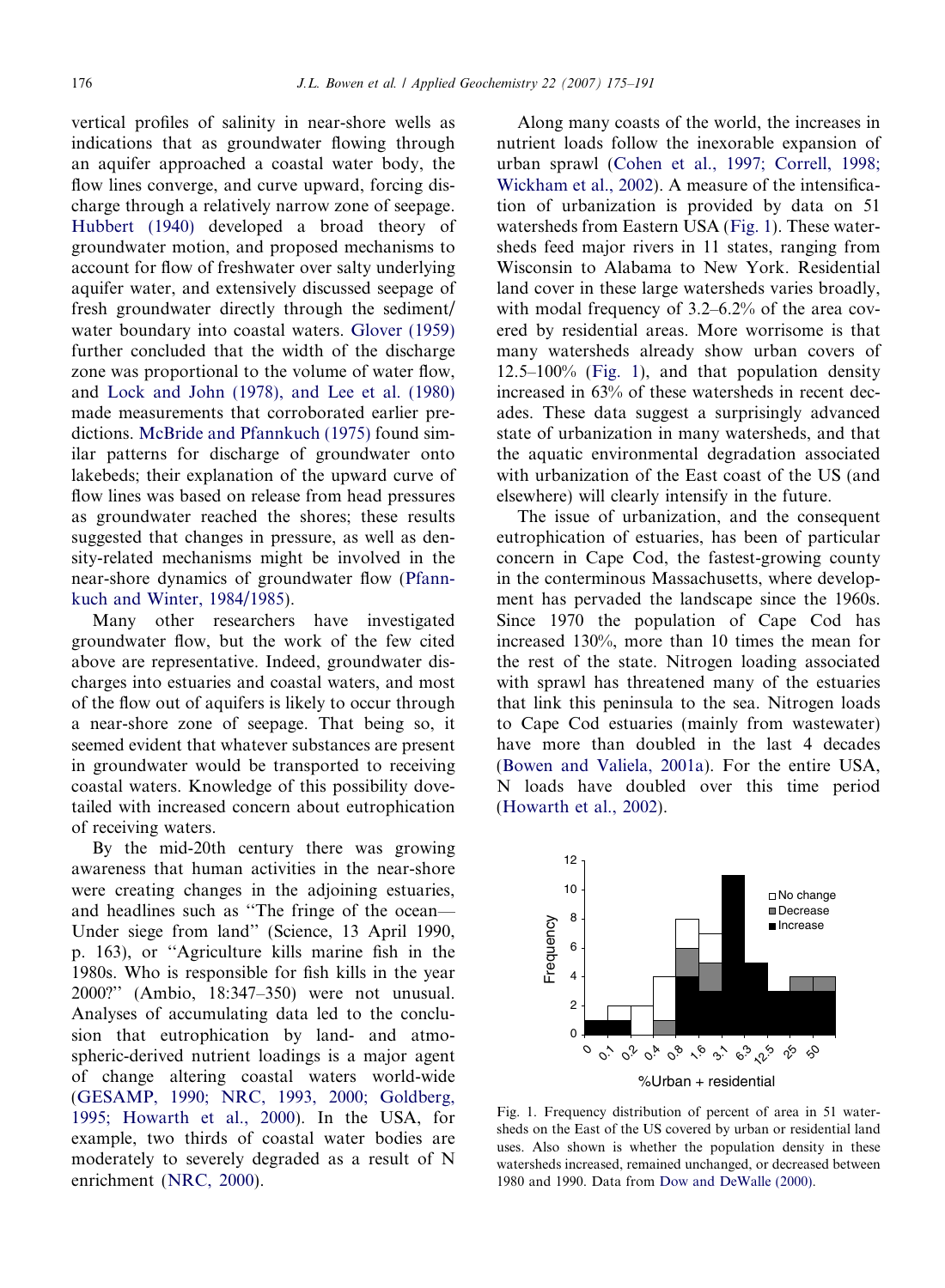During the 1960s–1970s those working on ecological and biogeochemical controls of coastal systems and related human-derived perturbations were focused on the surface transport of materials, and on other agents of change, such as the role of point source nutrient additions. In many cases, these studies eventually led to the realization that there was a need to understand the role of groundwater transport.

For an example, a study of salt marsh ecosystems that began in 1970 in Great Sippewissett Marsh on Cape Cod, Massachusetts can be used. This work was designed to understand how natural and human-derived nutrient supply—particularly of N, the principal nutrient limiting producers in coastal waters [\(Howarth, 1988; Nixon, 1992; Valiela,](#page-14-0) [1995\)](#page-14-0)—might control the producers (marsh grasses, benthic microalgae, etc.), and hence, the rest of the food web dependant on the producers. Some time later, in compiling the N budget for the entire salt marsh ecosystem ([Valiela et al., 1978; Valiela and](#page-16-0) [Teal, 1979\)](#page-16-0), it was revealed that, given the concentrations and volume flows of groundwater into this salt marsh ecosystem, the contribution of groundwater-borne N was of considerable magnitude. Similar studies of N inputs into coastal lagoons in Rhode Island concluded that groundwater transported 71–94% of the N entering these shallow estuaries ([Lee and Olson, 1985](#page-14-0)). [Johannes \(1980\)](#page-14-0) after reviewing the authors' and others' data, concluded ''Discharge of groundwater into the sea is widespread. Overlooking it may lead to serious misinterpretations of ecological data in studies of coastal pollution, of...productivity, and of the flux of dissolved substances (to receiving) water.''

Below the authors first examine evidence underlying why groundwater transport of solutes might be large. Second, how nutrient transport depends on human land uses on watersheds is discussed. Third, the effects of these human-enhanced nutrient loads on different aspects of estuarine ecosystems is reviewed. A variety of sources of evidence is used but the authors' concentrate on information gathered in their work on coastal systems of Cape Cod, Massachusetts.

## 2. Nutrient transport by groundwater

The magnitude of land-derived nutrient transport by groundwater is set by the concentrations of nutrients near-shore, attenuation processes along flowpaths, and by groundwater flow rates. Of course, to some extent the impact of these exports are mediated by the ambient concentrations in the receiving waters, but in general, groundwater holds considerably higher concentrations of solutes than receiving estuaries. Here the forms of N dissolved in groundwater are focussed on because N is the principal element limiting producer growth in most coastal systems, and because aquifers retain particulate forms of N.

## 2.1. Concentrations of  $N$  in groundwater

Nitrate is nearly ubiquitous in oxic groundwater, is frequently the dominant form of N, and travels through aquifers with minimal physical retention [\(Korom, 1992; Keeney, 1986; Egboka, 1984;](#page-14-0) [Capone and Bautista, 1985](#page-14-0)). Concentrations of  $NO<sub>3</sub>$  in groundwater span large ranges [\(Table 1](#page-3-0)). Nitrate concentrations also differ among geographical locales [\(Table 1](#page-3-0)). Even within one site there can be 3 orders of magnitude differences in concentrations at spatial scales of tens of meters ([Fig. 2](#page-3-0), top), and the authors have additional data showing similar heterogeneity at meter scales. Concentrations of groundwater  $NO<sub>3</sub>$  therefore vary widely over several orders of magnitude at multiple spatial scales.

Ammonium concentrations are as variable as those of  $NO<sub>3</sub>$  ([Fig. 2,](#page-3-0) bottom), and groundwater concentrations of  $NH_4$  can also be high [\(Table 2](#page-4-0)), but in general, there is less  $NH<sub>4</sub>$  in groundwater, in part owing to the action of nitrifiers. Ammonium, unlike  $NO<sub>3</sub>$ , suffers some adsorptive losses during passage through sediments. Ammonium, however, is regenerated in groundwater as a result of decomposition of sedimentary and dissolved organic N (DON).

Most discussions of groundwater nutrients have centered on  $NO<sub>3</sub>$  [\(Korom, 1992; Keeney, 1986](#page-14-0)). Little has been said about groundwater DON, although there are large concentrations of DON in groundwater about to enter estuaries ([Table 2](#page-4-0), [Kroeger et al., 1999, 2006a,b\)](#page-14-0). Here the authors give what might be a disproportionately large amount of attention to DON, to redress the paucity of previous discussions.

DON found in surface waters and in atmospheric deposition is a complex mixture of N-containing organic compounds, consisting of perhaps 20% known compounds such as proteins, amino acids, amino sugars, amines and urea, while the remainder is a mix of chemically undescribed compounds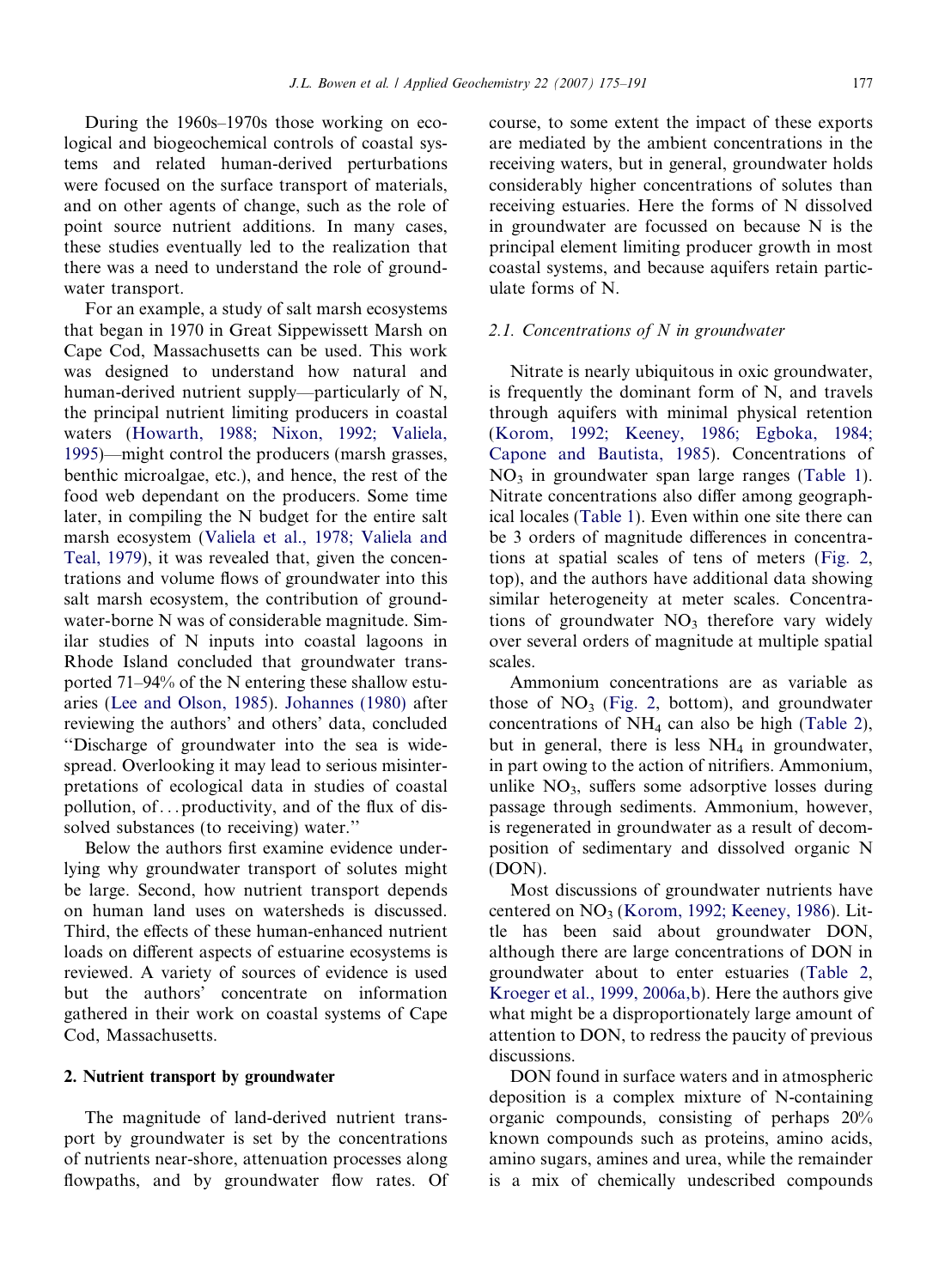<span id="page-3-0"></span>Table 1

Ranges of concentrations of nitrate in groundwater of coastal aquifers, in groundwater discharging into coastal waters, and in seawater

| Site                                        | Nitrate concentrations $(\mu M)$ | References                                |
|---------------------------------------------|----------------------------------|-------------------------------------------|
| US groundwater                              |                                  |                                           |
| Agricultural land use                       | 241 <sup>a</sup>                 | Nolan and Stoner (2000)                   |
| Urban land use                              | 114 <sup>a</sup>                 | Nolan and Stoner (2000)                   |
| Major aquifers                              | 34 <sup>a</sup>                  | Nolan and Stoner (2000)                   |
| Groundwater in coastal aquifers             |                                  |                                           |
| Orleans, MA                                 | $0 - 393$                        | Gaines et al. (1983)                      |
| North Carolina                              | $1 - 2250$                       | Gilliam et al. (1974)                     |
| Falmouth, MA                                | $0.7 - 693$                      | Meade and Vaccaro (1971)                  |
| Cape Cod, MA                                | $0 - 450$                        | Frimpter and Gay (1979)                   |
| Long Island, NY                             | $8 - 610$                        | Bowman (1977), Capone and Bautista (1985) |
| Groundwater discharging into coastal waters |                                  |                                           |
| Great Sippewissett Marsh, MA                | $10 - 100$                       | Valiela et al. (1978)                     |
| Town Cove, MA                               | $9.7 - 107$                      | Giblin (1983)                             |
| Agana Bay, Guam                             | 178                              | Marsh (1977)                              |
| Western Island of Hawaii                    | $29 - 91$                        | Kay et al. (1997)                         |
| Swan River, W. Australia                    | $115 - 380$                      | Johannes (1980)                           |
| Discovery Bay, Jamaica                      | $88 - 250$                       | D'Elia et al. (1981)                      |
| Wye Estuary, Maryland                       | 710-1491                         | Staver and Brinsfield (1996)              |
| Seawater                                    |                                  |                                           |
| Surface seawater                            | $0 - 3$                          | McCarthy (1980)                           |
| Coastal water                               | $0 - 30^{\rm b}$                 | Valiela (1995)                            |
| Estuarine waters                            | $0 - 350^{\rm b}$                | Valiela (1995)                            |

<sup>a</sup> Median values.

<sup>b</sup> Most recorded values toward the lower end of the range  $(0-10 \mu M)$ .



Fig. 2. Concentrations of  $NO<sub>3</sub>$  (top) and  $NH<sub>4</sub>$  (bottom) measured in groundwater sampled by piezometers inserted at about 200 m intervals into the seepage face around a Cape Cod estuary. Data from [Cole \(2002\) and Cole et al. \(2006\)](#page-13-0).

([Druffel et al., 1992; Hopkinson et al., 1993; Nova](#page-13-0)[kov and Penner, 1993; McCarthy et al., 1996, 1998](#page-13-0)).

Common wisdom has been that land-derived DON does not contribute to eutrophication because it was assumed to be humus-like dissolved organic matter largely refractory to microbial attack ([Beck](#page-12-0) [et al., 1974; Gardner and Stephens, 1978\)](#page-12-0). More recently, terrestrially-derived DOC and DON ([Meyer et al., 1987; Qualls and Haines, 1992; Zhu](#page-14-0) [and Ehrenfeld, 1999\)](#page-14-0), marsh-derived humic material ([Bronk et al., 1994\)](#page-13-0) and groundwater DOC [\(Gron](#page-13-0) [et al., 1992](#page-13-0)) have been shown to be in some measure available to bacteria. DON in lakes, rivers, estuaries, and the sea [\(Antia et al., 1991; Bronk and Gli](#page-12-0)[bert, 1993; Seitzinger and Sanders, 1997; Benner](#page-12-0) [et al., 1997](#page-12-0)), and in atmospheric deposition ([Peierls](#page-15-0) [and Pearl, 1997; Seitzinger and Sanders, 1999\)](#page-15-0) are also to some extent labile. Decomposition of labile fractions of DON may release  $NH<sub>4</sub>$  and hence could stimulate algal productivity ([Peierls and Pearl, 1997;](#page-15-0) [Seitzinger and Sanders, 1997, 1999\)](#page-15-0). There may be some uptake of certain DON compounds directly by phytoplankton ([Antia et al., 1991](#page-12-0)), but this path-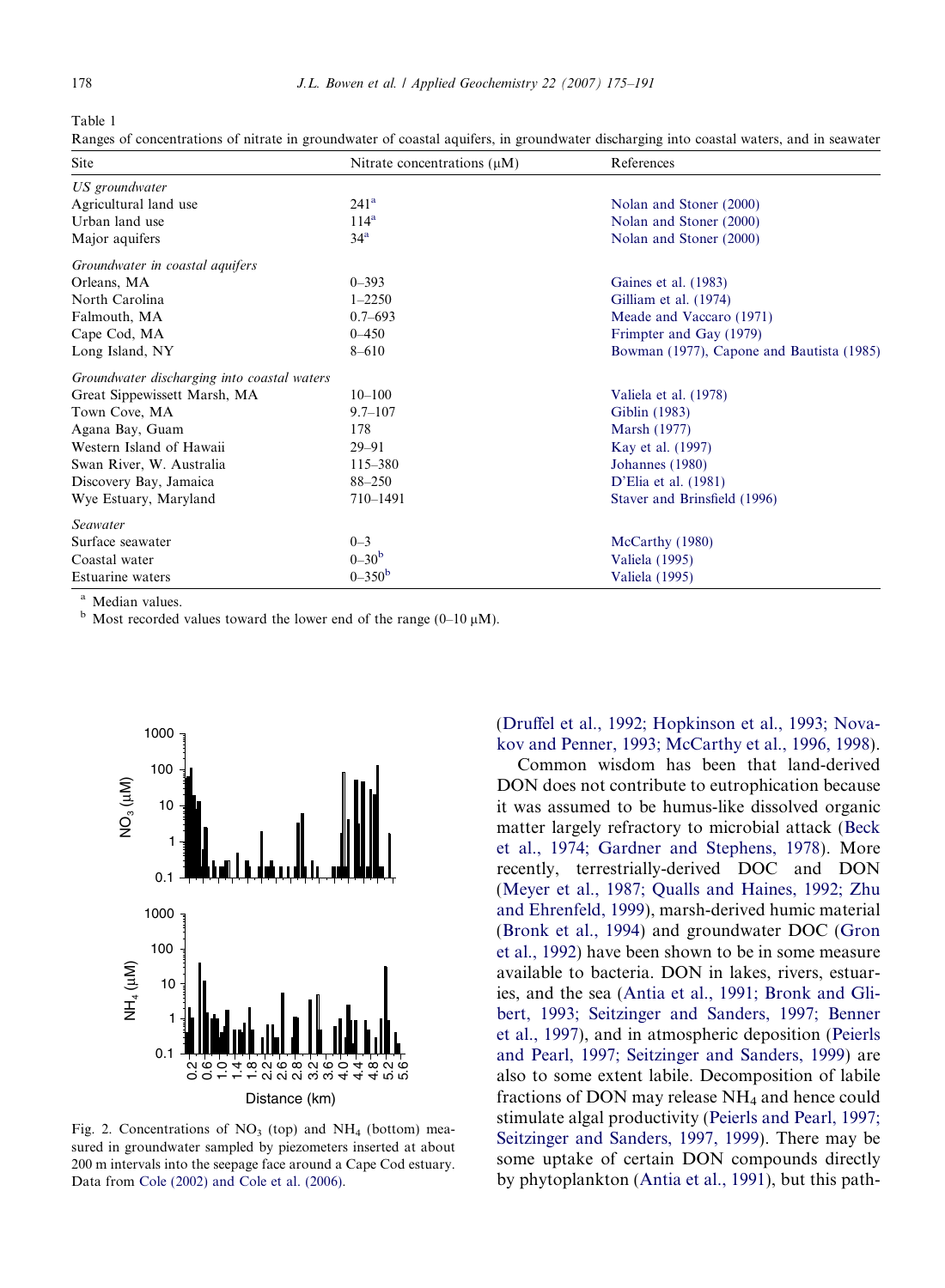| Concentration of nitrate, ammonium and dissolved organic nitrogen in groundwater of various receiving water bodies |                         |        |            |         |                            |  |  |  |
|--------------------------------------------------------------------------------------------------------------------|-------------------------|--------|------------|---------|----------------------------|--|--|--|
| Site                                                                                                               | Concentration $(\mu M)$ |        |            | $%$ DIN | Source                     |  |  |  |
|                                                                                                                    | NO <sub>3</sub>         | $NH4+$ | <b>DON</b> |         |                            |  |  |  |
| Great Pond, MA                                                                                                     | 251                     |        | 37         | 87      | Cole et al. (2006)         |  |  |  |
| Green Pond, MA                                                                                                     | 71                      |        | 140        | 35      | Cole et al. (2006)         |  |  |  |
| Mashpee River, MA                                                                                                  | 10                      |        | 14         | 46      | Cole et al. (2006)         |  |  |  |
| Eel Pond, MA                                                                                                       | 24                      | 37     | 96         | 39      | Kroeger et al. $(2006a,b)$ |  |  |  |
| Childs River, MA                                                                                                   | 69                      | 11     | 22         | 80      | Kroeger et al. (2006b)     |  |  |  |
| Quashnet River, MA                                                                                                 | 13                      |        | 29         | 41      | Kroeger et al. (2006b)     |  |  |  |
| Hamblin Pond, MA                                                                                                   |                         | 8      | 33         | 31      | Kroeger et al. (2006b)     |  |  |  |
| Jehu Pond, MA                                                                                                      | 13                      | 8      | 42         | 33      | Kroeger et al. (2006b)     |  |  |  |
| Sage Lot Pond, MA                                                                                                  | π                       | 16     | 83         | 22      | Kroeger et al. (2006b)     |  |  |  |
| Coonamessett Pond, MA                                                                                              | 33                      |        |            | 60      | Cole et al. (2005)         |  |  |  |
| Gr. Sipp. Marsh, MA                                                                                                | 4                       | 0.5    |            | 57      | Valiela et al. (1978)      |  |  |  |

S. Fork of Flanders Bay NY 24 71 12 89 [Montlucon and Sanudo-Wilhelmy \(2001\)](#page-15-0) N. Fork of Flanders Bay NY 246 65 20 94 [Montlucon and Sanudo-Wilhelmy \(2001\)](#page-15-0)

Peconic Bay, NY 500 – 0 100 [Laroche et al. \(1997\)](#page-14-0) Taiga forest, AK – – 66 16 [McLean et al. \(1999\)](#page-14-0) Walker Branch, TN 25 19 57 44 [Mulholland \(1992\)](#page-15-0)

way is likely of minor importance to most primary producers.

Mean  $\pm$  SD 87  $\pm$  140 19  $\pm$  24 44  $\pm$  39 55  $\pm$  27

<span id="page-4-0"></span>Table 2

The influence of land use on the magnitude, chemical composition, or lability of DON transported by groundwater is not well defined, but because of the relatively large concentrations of DON in groundwater, even a small labile portion could make a significant difference to the amount of N available to N-limited estuaries. Many models developed to estimate land-derived N loads to estuaries focus on  $NO<sub>3</sub>$ . It is evident from this brief review of knowledge about NH4 and DON in groundwater that inclusion of these other forms of N is desirable in estimates of land-derived N loads.

In sum, then, groundwater in the northeastern United States tends to hold more  $NO_3$  than  $NH_4$ , and about equal amounts of DON and DIN (Table 2, [Kroeger et al., 2006b](#page-14-0)). The variation of all these N forms (Table 2), however, is so great from one site to another that it is difficult to generalize.

# 2.2. Volume of groundwater flow

The volumes of groundwater moving onto coastal waters have been estimated as around 10% of riverine flow [\(Garrels and MacKenzie, 1967](#page-13-0)), but these are likely to be underestimates. Recent development of Ra isotopic techniques have permitted new assessments of groundwater flows at regional spatial scales, and these seem to be of considerable magnitude ([Moore, 2000; Hancock](#page-15-0) [et al., 2000](#page-15-0)).

The relative flow of groundwater versus surface flows varies greatly at local spatial scales: groundwater flow into specific small lakes, for example, can vary from 10% to at least 49% of total inflow, depending on geological characteristics ([Shaw and](#page-15-0) [Prepas, 1990\)](#page-15-0). In certain estuarine situations, groundwater could contribute 17–20% of total water flow [\(Johannes, 1980; Bokuniewicz, 1980](#page-14-0)). The temporal and spatial patterns of longer-term, near-steady state flow of groundwater near shore are modified at shorter time scales and local spatial scales by the effects of changing tidal heights and wave effects in the coastal water body [\(Inouchi](#page-14-0) [et al., 1990; Turner et al., 1997; Ataie-Ashtiani](#page-14-0) [et al., 1999\)](#page-14-0), as well as by fingers of salt resulting from unstable density profiles where salty water overlies freshwater ([Bokuniewicz, 1992](#page-13-0)).

In general, the major flows of groundwater from surficial aquifers occur quite near the shore ([Boku](#page-13-0)[niewicz, 1992](#page-13-0)). In shallow estuaries of Cape Cod, Massachusetts, the authors calculated that, on average, 91% of the groundwater flows through the narrow near-shore seepage zone ([Valiela et al., 2002](#page-15-0)). Under certain geological circumstances, flows of groundwater out of surficial aquifers may take place via subaquatic springs, rather than mainly through seepage through unconsolidated sediments ([Lee](#page-14-0) [et al., 1980\)](#page-14-0). In some deeper aquifers, or where there are constraining less-permeable layers, groundwater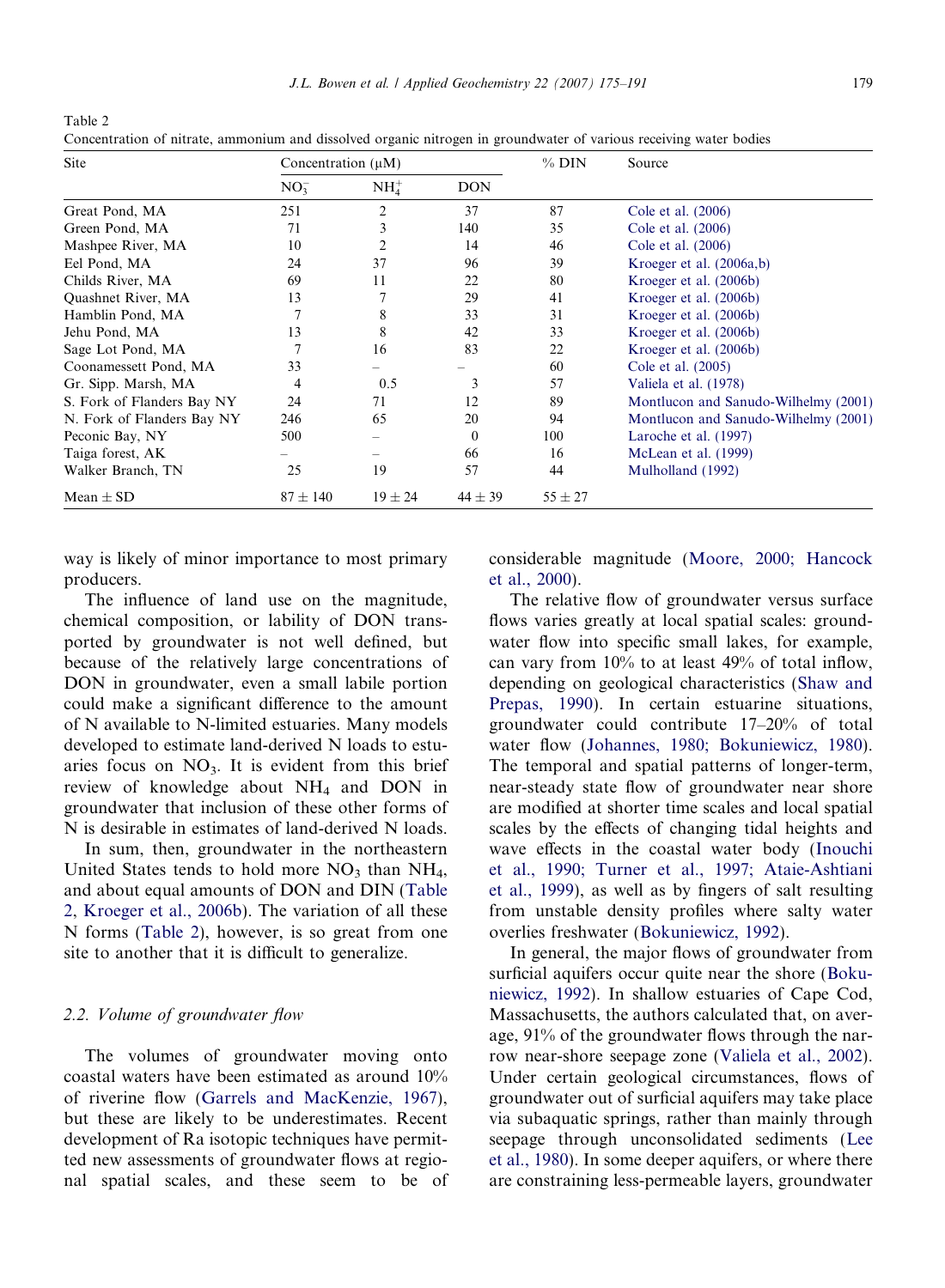may flow into the sea floor at considerable distances offshore ([Moore, 2000; Hancock et al., 2000](#page-15-0)).

## 2.3. Nitrogen loads from land

Recent concern about land-derived N inputs to receiving estuaries is caused by the evident increases in loadings taking place during recent decades ([Bowen and Valiela, 2001a](#page-13-0)). In response to these concerns, researchers have endeavored to quantify transfers of N from land to sea at a variety of spatial scales ([Howarth et al., 2000\)](#page-14-0). Many researchers have developed protocols to estimate N loads ([Cole](#page-13-0) [et al., 1993; Caraco and Cole, 1999; Boyer et al.,](#page-13-0) [2002; Schwarz et al., 2006](#page-13-0)). The authors developed NLM ([Valiela et al., 1997\)](#page-15-0), a model that uses land cover data to calculate N inputs to watershed surfaces, assess losses of N within the watershed/ vadose zone/aquifer system, and predict the N load about to emerge into a down-gradient receiving water body. NLM can also partition the N contributions from the major sources of N: atmospheric deposition, fertilizer use, and wastewater disposal.

NLM can be used to assess the fate of N as it travels through groundwater (and other ecosystem components) on its way from land to open water. For example, using NLM, it has been estimated that 80% of the total N load to the watershed of Waquoit Bay is intercepted within the watershed (Table 3). There are different rates of loss of N from different sources within the watershed, so that the relative importance of various sources differs. Nitrogen loads to the watershed surface are dominated by atmospheric deposition (56% of the load to the watershed). In contrast, because of differential loss rates (Table 3), N loads to receiving waters derive largely from wastewater (48% of the load to the estuary) (Table 3). Knowledge of these features is important to establish priorities for management

of waters and estuaries, as well as for understanding the fundamentals of the systems.

In general, a considerable portion of the N that enters the watershed surface is retained within the watershed. This occurs, in part, because there is significant retention and denitrification of N in the vegetation and soils of aggrading forests ([Seely et al.,](#page-15-0) [1998](#page-15-0)). It needs to be pointed out that if atmospheric N loads increase, as they have in various parts of the world ([Bowen and Valiela, 2001b\)](#page-13-0), the retention within vegetation and soils of terrestrial landscapes might sharply decrease. This N saturation ([Aber](#page-12-0) [et al., 1998\)](#page-12-0) will need monitoring, as it might significantly increase the magnitude of land-derived N loads to estuaries.

Denitrification of  $NO<sub>3</sub>$  and retention of  $NH<sub>4</sub>$  and DON by adsorption take place in aquifers. Denitrification is the larger of these terms. The highest rates of denitrification seem restricted to the upper layers of groundwater where there are sufficient concentrations of DOC [\(Pabich et al., 2001](#page-15-0)); the DOC that survives passage through the vadose zone enters the aquifer, where additional large losses of DOC occur ([Pabich et al., 2001\)](#page-15-0). DOC concentrations are therefore strongly attenuated during passage through vadose zones and upper layers of groundwater. The lowered DOC concentrations in lower layers of groundwater could therefore restrict activity of microbial processes, including denitrification. The authors have measured marked lowering of denitrification rates with distance below the water table [\(Fig. 3\)](#page-6-0); this lowering seems coupled to the DOC concentration gradients [\(Pabich et al., 2001](#page-15-0)). Similar results, reporting denitrification mainly near the water table, can be found elsewhere [\(Puckett](#page-15-0) [and Cowdery, 2002](#page-15-0)).

The finding that denitrification takes place mainly near the top part the water table resolves a long-held paradox, and an unexplained dilemma.

Table 3

Nitrogen loads to watersheds, losses within the watersheds, and loads to estuaries of Waquoit Bay, Massachusetts, from the three major sources

| Sources                | N load to watershed |               | Loss of N within the watershed | N load to estuaries |               |
|------------------------|---------------------|---------------|--------------------------------|---------------------|---------------|
|                        | $kg N y^{-1}$       | $\frac{0}{0}$ | $\frac{0}{0}$                  | $kg N y^{-1}$       | $\frac{0}{0}$ |
| Atmospheric deposition | 64.400              | 56            | 89                             | 6900                | 30            |
| Fertilizer use         | 16,600              | 14            | 79                             | 3400                | 15            |
| Wastewater disposal    | 31,700              | 27            | 65                             | 11.000              | 48            |
| Ponds upgradient       | 2800                |               | 37                             | 1800                |               |
| Total                  | 115.500             | 100           | 80                             | 23,100              | 100           |

Adapted from [Valiela et al. \(1997\).](#page-15-0)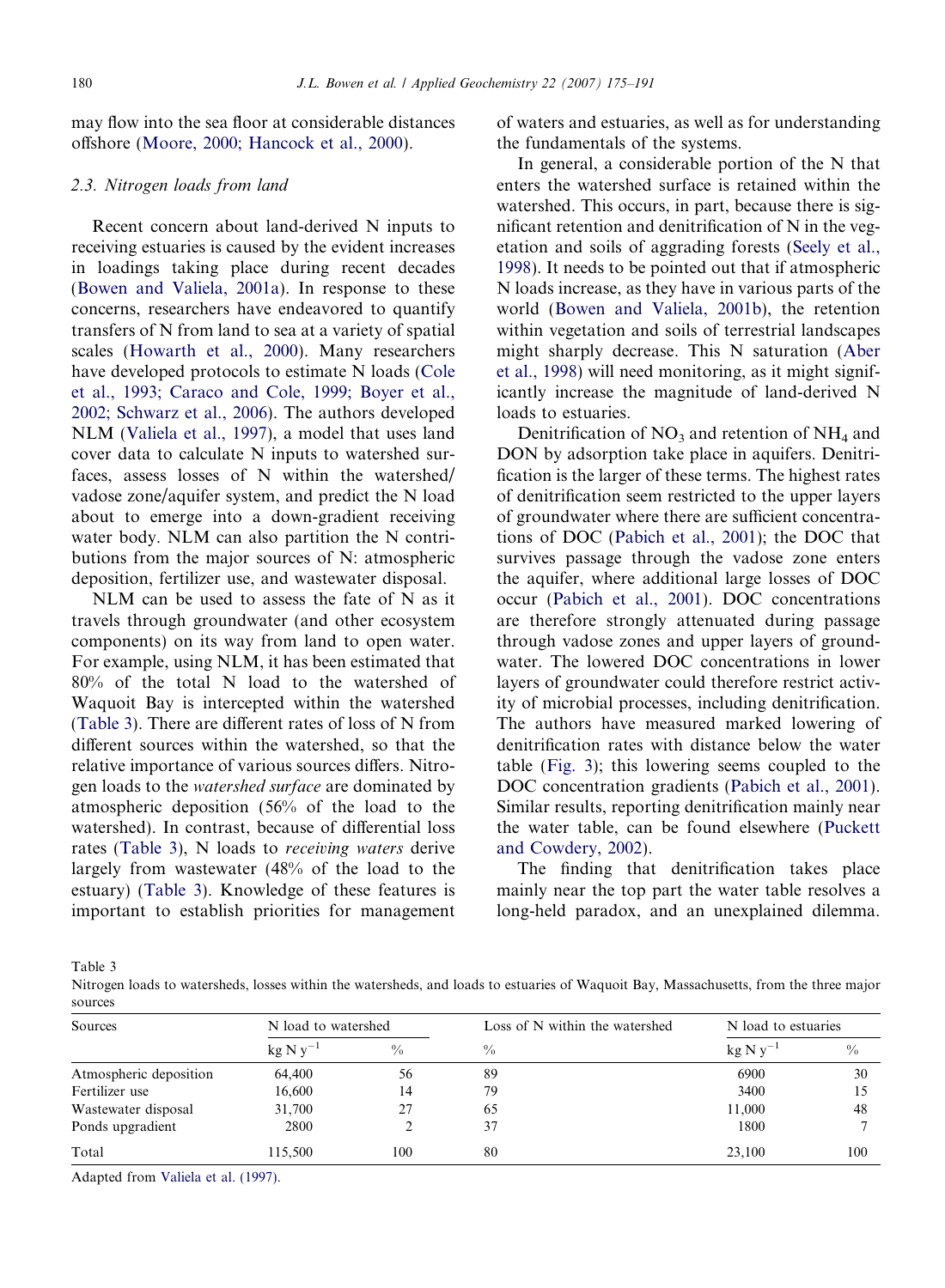<span id="page-6-0"></span>

Fig. 3. Vertical profile of denitrification rates within the Cape Cod aquifer relative to depth below water table. Data from [Pabich \(2000\).](#page-15-0)

First, some held that denitrification took place in groundwater, based on evidence of  $NO<sub>3</sub>$  concentrations that were attenuated beyond mere dilution during transit through aquifers; others pointed out that there was much evidence that there was insufficient DOC in groundwater to power denitrification. The problem may be that the groundwater sampling was done in such a way as to avoid placing the upper sampling port in multiple-depth sampling wells at or near the water table, since during dry times, such positioning would mean a missed sample depth. Thus groundwater from the upper layers, where we might expect to find enough DOC, and hence denitrification, went largely unsampled in most hydrological surveys.

Second, [Brawley et al. \(2000\)](#page-13-0) ran simulations that allowed time-dependent loss rates during modeled transport of N through groundwater under watersheds of several estuaries, involving quite different travel times within the aquifer. The loads arriving at the estuary shore differed by only 10% compared to N loads modeled by simply assuming one loss rate for all the watersheds: duration of passage through the aquifer seemed to make little difference. The answer to this dilemma may be that losses within the aquifer occur mostly at the upper layers of groundwater near the water table. Regardless of the duration of travel further downgradient, the major losses of N within the aquifer had already taken place.

It should be noted that the studies described above ([Pabich et al., 2001; Brawley et al., 2000\)](#page-15-0) were undertaken in a watershed that had little variation in C content within the largely sand and gravel aquifer [\(Smith et al., 1987, 1991](#page-15-0)). Thus in these C depauperate sandy systems, the organic C that is delivered

to the aquifer from the above vadose zone is necessary for denitrification to proceed [\(Pabich et al.,](#page-15-0) [2001\)](#page-15-0). In systems that have a more varied stratigraphy, for example with layers of pyrite (Böhlke et al., [2002\)](#page-12-0), reduced S compounds (as found in clayey soils; [Robertson et al., 1996\)](#page-15-0), or organic layers, may have higher rates of denitrification lower in the aquifer [\(McMahon et al., 1999\)](#page-14-0).

### 3. Effects of land use on groundwater nutrients

#### 3.1. Concentrations

The relative area of diverse types of land covers and biogeochemical processes that occur during groundwater transport greatly alter not only the magnitude but also the composition, or chemical form, of N loads delivered from land to receiving waters ([Kroeger, 2003; Kroeger et al., 2006b\)](#page-14-0). On Cape Cod (and elsewhere, [Fig. 1\)](#page-1-0), the primary land use change in recent decades has been conversion of forested and agricultural land to residential uses [\(Bowen and Valiela, 2001a](#page-13-0)). This conversion to residential land uses has resulted in increases in DIN due largely to increased wastewater disposal through on-site septic systems [\(Valiela et al., 1997;](#page-15-0) [Kroeger et al., 1999; Bowen and Valiela, 2001a](#page-15-0)).

Forested watersheds with low population densities export relatively little N ([Fig. 4](#page-7-0)), and the composition of the total load is dominated by organic N [\(Fig. 4b](#page-7-0) and c). Increasing human population on watersheds is accompanied by large increases in groundwater transport of DIN to receiving waters [\(Fig. 4](#page-7-0)a), but surprisingly, DON loads also increase [\(Fig. 4b](#page-7-0)). The result is that the percent of DON that comprises total groundwater dissolved N loads to receiving waters is not related to population density on watersheds ([Fig. 4](#page-7-0)c).

The composition and magnitude of wastewater N loads transported from watersheds by groundwater is likely controlled by transformations and losses occurring in vadose zones and aquifers. It has been found that groundwater N exports from watersheds with short path lengths through vadose zones and through aquifers tend to be dominated by DON (a chemically reduced form), while N in groundwater leaving watersheds with long flow paths through each of these zones is dominated by  $NO<sub>3</sub>$  (the most oxidized form) ([Kroeger, 2003; Kroeger et al.,](#page-14-0) [2006b](#page-14-0); [Fig. 4d](#page-7-0)). Path lengths through vadose zones are correlated with path lengths through aquifers so with the whole watershed and correlation approach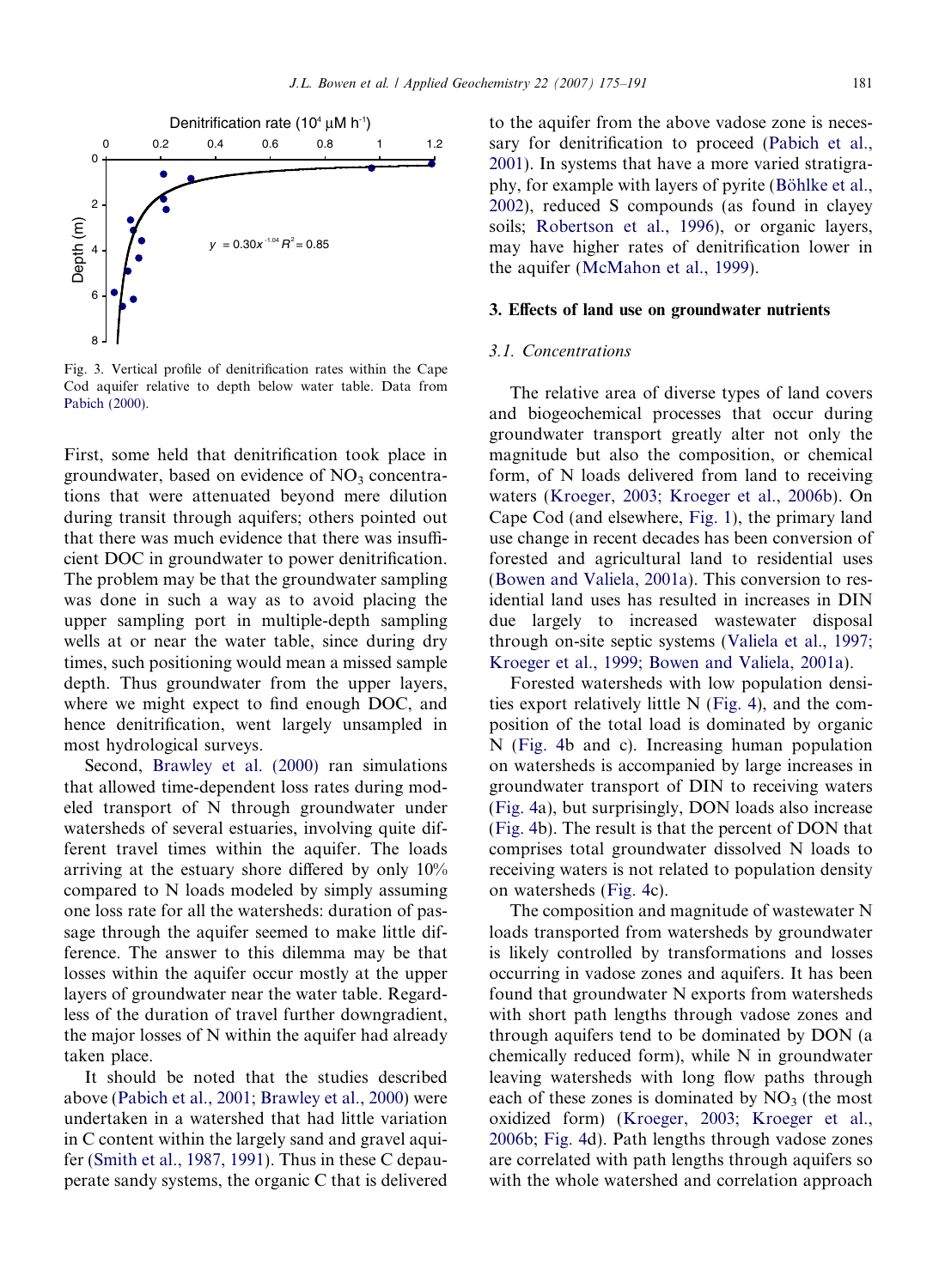<span id="page-7-0"></span>

Fig. 4. Concentrations of dissolved inorganic N (a) and organic N (b) in groundwater from several Cape Cod watersheds versus population density on the watershed. Percentage of TDN concentrations that are composed of DON versus the population density on the watershed (c) and versus the average path length that the water traverses during recharge to the aquifer (d). Each data point is an average of many observations. Data from [Kroeger \(2003\)](#page-14-0).

it is difficult to make an independent determination of the relative importance of each of these terms in controlling the form of N.

The relationship between flow path length and N form can likely be explained by the oxidation of DON and NH<sub>4</sub>, from wastewater and other sources,

during transport through both the vadose zone and the aquifer. Due to intense ammonification under anoxic conditions within septic tanks, wastewater N exits septic tanks primarily as  $NH<sub>4</sub>$ , but with typically about 30% of TDN as DON [\(Kroeger et al.,](#page-14-0) [2006b\)](#page-14-0). However, beneath properly functioning septic systems with sufficient separation from the aquifer, rapid nitrification and DON mineralization occur during transport through the vadose zone ([Willhelm et al., 1994; DeSimone and Howes,](#page-16-0) [1998](#page-16-0)). The result is that septic plumes in aquifers near the source typically have  $2000-3000 \mu M$  total N composed of about  $90\%$  NO<sub>3</sub> and  $10\%$  DON (Kroeger and Cole, unpublished; [Westgate et al.,](#page-16-0) [2000](#page-16-0)). Nitrate concentrations in wastewater plumes decrease during transport through the aquifer due to dilution and, when organic C or other electron donor supply is sufficient, due to loss through denitrification ([Valiela et al., 1997; Aravena and Robert](#page-15-0)[son, 1998; Kroeger et al., 2006b\)](#page-15-0). Further DON losses might also occur during transport through the aquifer.

However, increasing DON loads to receiving water with increasing population density (Fig. 4b) suggests that substantial concentrations of wastewater-derived DON occur in groundwater ([Kroeger,](#page-14-0) [2003; Kroeger et al., 2006a\)](#page-14-0). Furthermore, decreasing contribution of DON to total dissolved N concentrations with increasing path length through the vadose zone (Fig. 4d) and through the aquifer suggests that in coastal watersheds with thin vadose zones and short path lengths through aquifers, the extent of both ammonification and nitrification may be limited. Thus, in watersheds with long path lengths through the vadose zone and aquifer, substantial loss of wastewater DON, and of DON from other sources appears to occur, while in watersheds with short flow paths through those zones a large proportion of total dissolved N concentrations in groundwater entering the estuaries is in the form of DON. The result is that, in some cases, even in watersheds with intermediate to high human population density, and with quite impacted receiving waters, as much as 60% of N loads may be composed of DON (Fig. 4c).

#### 3.2. Nitrogen stable isotopic signatures

Differences in the ratio of  $15N$  to  $14N$  can be used to discriminate among the different N sources, wastewater from onsite septic systems, atmospheric deposition, and fertilizer use [\(Kreitler et al., 1978;](#page-14-0)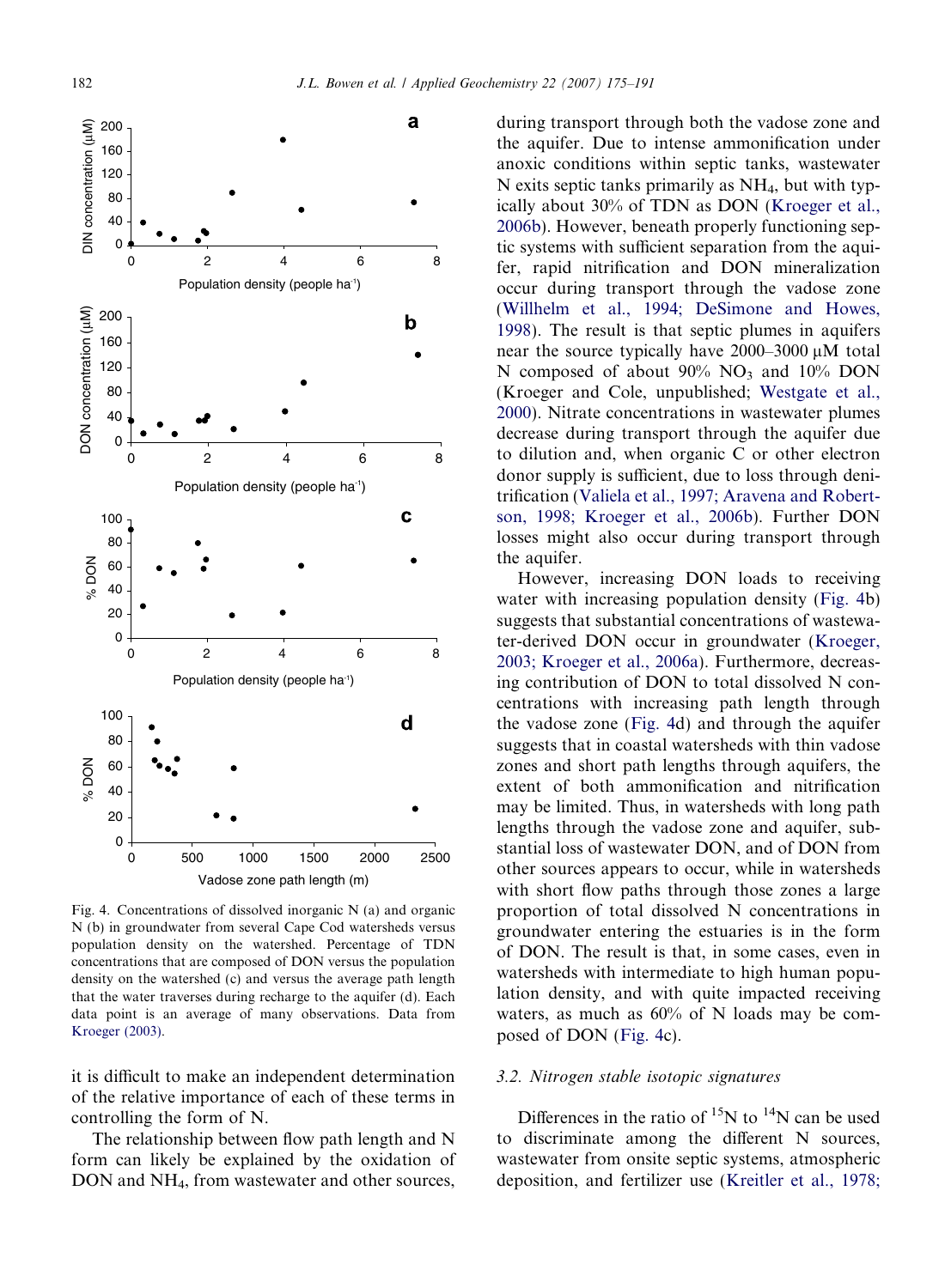[Macko and Ostrom, 1994\)](#page-14-0). Groundwater  $NO<sub>3</sub>$  that is derived from wastewater typically has a  $\delta^{15}N$  of +10 to +22 $\frac{\%}{\%}$  [\(Kreitler et al., 1978; Macko and](#page-14-0) [Ostrom, 1994](#page-14-0)). This range is significantly higher than the  $\delta^{15}N$  of groundwater N derived from atmo-spheric deposition (+2 to +8%; [Kreitler et al.,](#page-14-0) [1978\)](#page-14-0), and from fertilizers  $(-3 \text{ to } +3\frac{9}{10})$ ; [Kreitler](#page-14-0) [et al., 1978\)](#page-14-0). The ratio is expressed as  $\delta^{15}N$  $(\%) = [(R_{\text{sample}} - R_{\text{reference}})/R_{\text{reference}}] \times 1000, \text{ where}$  $R$  is  $15N/14N$  and the reference is atmospheric N<sub>2</sub> [\(Peterson and Fry, 1987](#page-15-0)). The elevated  $^{15}N$  signature of wastewater is derived from the many transformations that the wastewater-borne N undergoes as it moves through the landscape. The end result of all these N transformations is a  $NO<sub>3</sub>$  pool that is enriched in  $15N$  relative to  $14N$  as compared to sites without wastewater contamination.

 $\delta^{15}$ NO<sub>3</sub> values increase as the human population of the watershed and wastewater load increases (Fig. 5, top). The  $\delta^{15}NO_3$  values respond logarithmically as the influence of humans increase, and are thus sensitive at the lower range of watershed urbanization. In contrast,  $\delta^{15}NH_4$  values show no relationship to either watershed population or wastewater load (Fig. 5, bottom), although they have the same range of values as those of  $NO<sub>3</sub>$ .



Fig. 5.  $\delta^{15}N$  of NO<sub>3</sub> (top panel) and NH<sub>4</sub> (bottom panel) as a function of human population on watersheds (left column), and on total load attributed to wastewater disposal on those watersheds (right column). Data from [Cole \(2002\) and Cole et al. \(2005\).](#page-13-0) The open circles are outliers that are not included in the regression.

Nearly all  $NH<sub>4</sub>$  in wastewater is lost to volatilization or nitrification before entering the aquifer. Although these processes enrich the remaining  $NH<sub>4</sub>$  in <sup>15</sup>N, the concentration of wastewater-generated NH4 in groundwater is low in relation to other NH4 sources. Spatially different mixes of the other NH4 sources (atmospheric deposition and fertilizer use) irregularly dominate the groundwater NH4 pool.  $\delta^{15}NO_3$  in groundwater is thus more indicative of urbanization on watersheds than  $\delta^{15}NH_4$ .

#### 4. Effects of land-derived nitrogen loads on estuaries

# 4.1. Effects on nitrogen concentrations in water of receiving estuaries

Nitrogen concentrations in receiving estuaries are directly related to both groundwater N concentration and within-estuary processing in the Waquoit Bay estuaries [\(Valiela et al., 2000a\)](#page-16-0). Groundwater, the predominant transport mechanism in the Waquoit Bay system, delivers N-rich water to the receiving estuaries ([Fig. 6](#page-9-0), solid points). The composition of N compounds in groundwater depends on land use mosaics on the watersheds.

Nitrate is the dominant form of N in groundwater entering Childs River (CR), the estuary with the most urbanized watershed ([Fig. 6](#page-9-0), left column, black circles). Nitrate concentrations in groundwater decrease in Quashnet River (QR), and in Sage Lot Pond (SLP), where urbanization is less marked. Nitrate concentrations in water columns tend to be highest at the fresh end of the Waquoit estuaries, and decrease down estuary ([Fig. 6](#page-9-0)). The lowered concentrations of  $NO<sub>3</sub>$  along the salinity gradient [\(Fig. 6](#page-9-0), left most column) are greater than expected from conservative mixing ([Fig. 6,](#page-9-0) dashed lines). A significant proportion of  $NO<sub>3</sub>$  is lost at the seepage face (point of groundwater entry) and at freshwater reaches of the rivers [\(Valiela et al., 2000b](#page-16-0)). The significant loss of  $NO<sub>3</sub>$  down-estuary is most likely due to biological uptake and export, and to denitrification.

Ammonium and DON concentrations in groundwater about to enter estuaries are higher in the estuary with the most forest cover (Sage Lot Pond, [Fig. 6,](#page-9-0) bottom panels, black circles). Ammonium concentrations within the estuaries do not follow salinity gradients ([Fig. 6](#page-9-0), center and right columns), and may most likely be affected by within-estuary regeneration.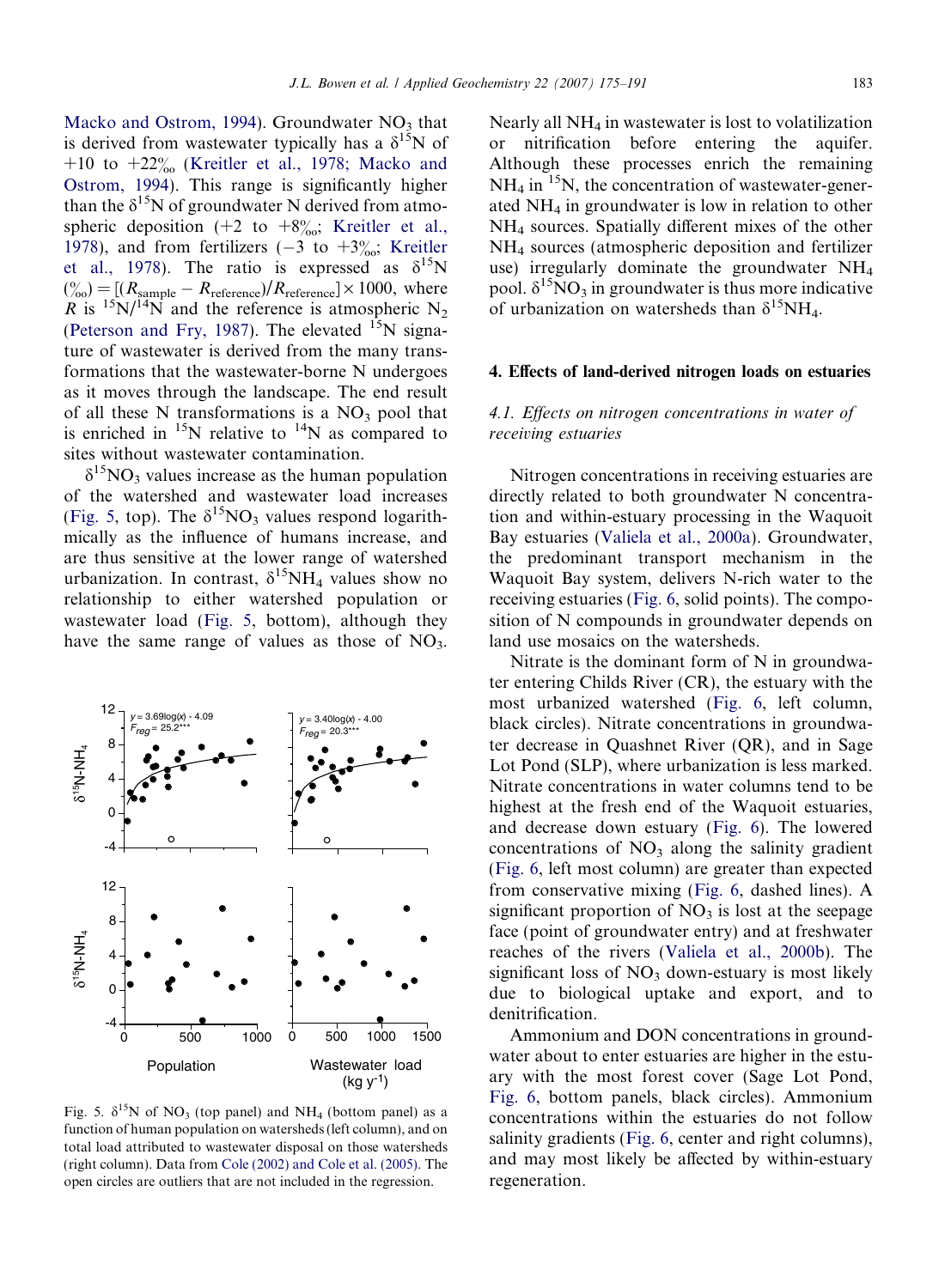<span id="page-9-0"></span>

Fig. 6. Mean ( $\pm$ SE) concentrations of NO<sub>3</sub>, NH<sub>4</sub> and DON in groundwater ( $\bullet$ ) and in estuary water at different salinities (O) in 3 estuaries of Waquoit Bay, Massachusetts. Dashed lines indicate conservative mixing between groundwater and coastal water (from [Valiela](#page-16-0) [et al., 2000a\)](#page-16-0).  $CR = Childs$  River,  $QR = Quashnet$  River, and  $SLP = Sage$  Lot Pond.

The data of Fig. 6 suggest that there is a clear effect of groundwater-borne loads on the nutrient content of the receiving waters, but that the coupling is modified to an extent by within-estuary transformations.

#### 4.2. Effects on estuarine biota

The coupling between land and estuarine ecosystems is mediated by the transport of land-derived N to the estuaries by flow of ground- and surface waters. Unambiguous evidence of the linkage, in the case of groundwater, is furnished by stable isotopic analyses of the producers within the estuaries. As discussed earlier, land use mosaics on watersheds impress characteristic isotopic signatures onto groundwater. These identifiable signatures are incorporated into the estuarine producers (phytoplankton and macrophytes) that use the landderived N ([McClelland et al., 1997; McClelland](#page-14-0)

[and Valiela, 1998](#page-14-0)).  $\delta^{15}$ N values in macrophytes, for example, increase as N load or DIN concentrations in the water column increase ([McClelland](#page-14-0) [et al., 1997; McClelland and Valiela, 1998](#page-14-0)), and as the percent contribution of wastewater N increases ([Fig. 7\)](#page-10-0). These significant relationships demonstrate that it is the specific molecules of N transported from specific land parcels by groundwater to specific estuaries that is taken up by the estuarine producers and then moves up throughout the estuarine food webs ([McClelland and Valiela, 1998\)](#page-14-0).

Increases in land-derived N loading rates, and subsequent increases in estuarine N concentration, cause increases in biomass and production of phytoplankton and macroalgae [\(Fig. 8,](#page-10-0) top and middle). These producers are N-limited, and additional N inputs force blooms. In contrast, seagrasses such as eelgrass (Zostera marina) decrease with increased N concentrations ([Fig. 8,](#page-10-0) bottom). Eelgrass is not limited by nutrients, but is instead limited by light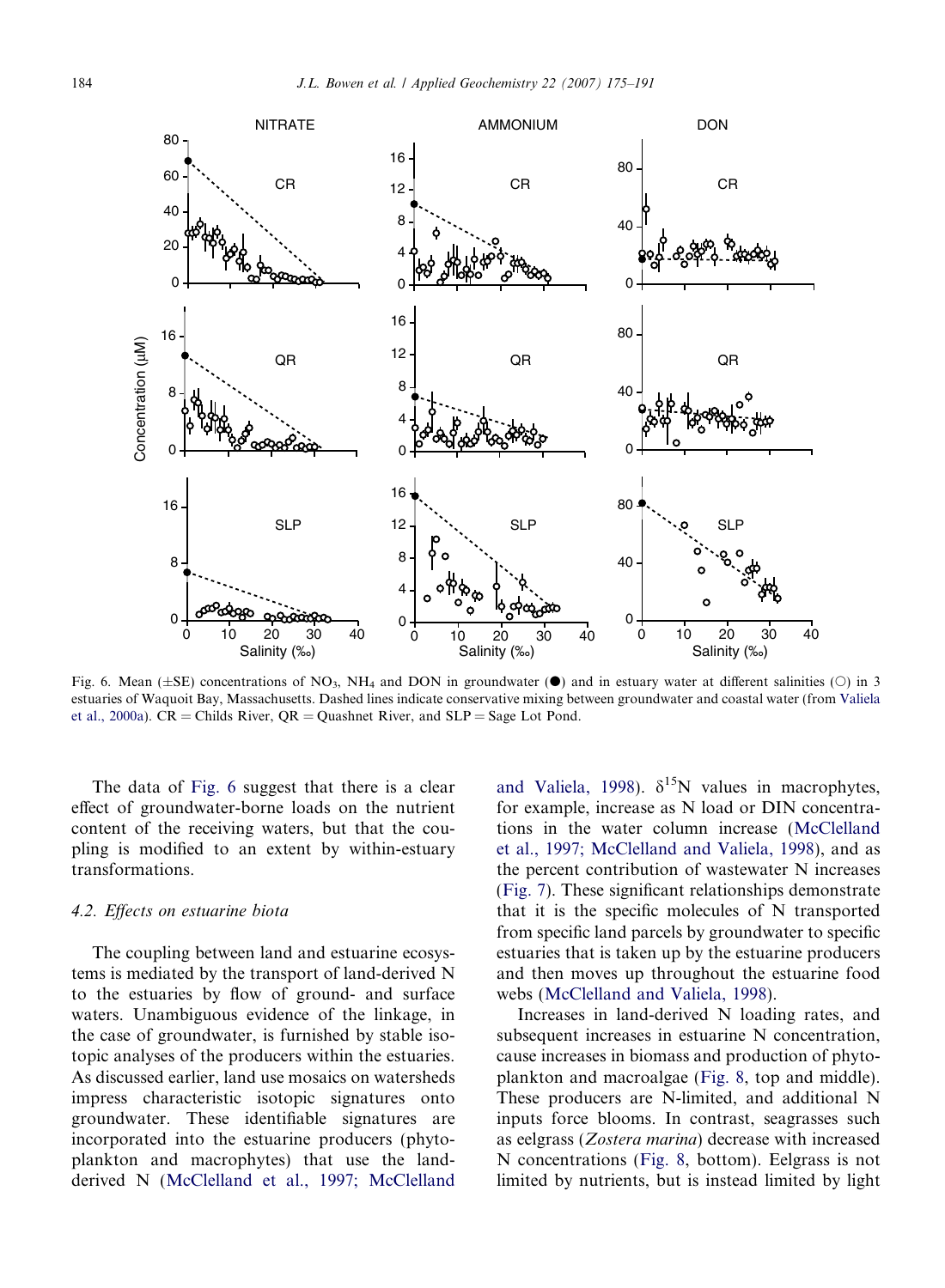<span id="page-10-0"></span>

Fig. 7. Relationship of  $\delta^{15}N$  in different estuarine (SW) and freshwater (FW) macroalgae and plants (both emergent and submerged) relative to percent of land-derived N load from wastewater entering estuaries or ponds ( $R^2 = 0.84$ ). Each point refers to a different water body on Cape Cod MA. Data from [Cole et al. \(2005\)](#page-13-0).



Fig. 8. Effects of N loading on biomass (left axes, closed circles) and primary production (right axes, open circles) of phytoplankton (top), macroalgae (middle), and eelgrass (bottom) in 3 Waquoit estuaries (Sage Lot Pond, Quashnet River, and Childs River in that order). From [Valiela et al. \(2000a\).](#page-16-0)

availability ([Hauxwell et al., 2001](#page-13-0)). As ambient N increases, the increases in biomass of phytoplankton and macroalgae (Fig. 8) reduce light penetration to the eelgrass below, which prompts decreases in the biomass and production of eelgrass. Primary production in estuaries exposed to low land-derived N loads may be mainly carried out by seagrasses: as loads increase, there is a shift towards greater proportions of production by macroalgae, and by phytoplankton (Fig. 9, top).

The changes depicted in Fig. 9 cascade throughout the food webs of the affected estuaries. Phytoplankton, for example, are a major food source for bivalves [\(Abraham and Dillon, 1986\)](#page-12-0), and hence it is not surprising that growth of softshell clams,  $Mya$  arenaria, increase ([Fig. 10\)](#page-11-0) as phytoplankton biomass (measured as chlorophyll concentrations)



Fig. 9. Partition of total primary production in shallow estuaries into contributions by phytoplankton, macroalgae, and seagrasses plotted against measured annual N load. The top panel includes data for estuaries with a residence time less than 3 days, and the bottom panel includes estuaries with residence times longer than 45 days. From [Valiela et al. \(2000a\).](#page-16-0) Circles represent the percent of primary production that is accounted for by phytoplankton, and the triangles represent the total primary production from seagrasses.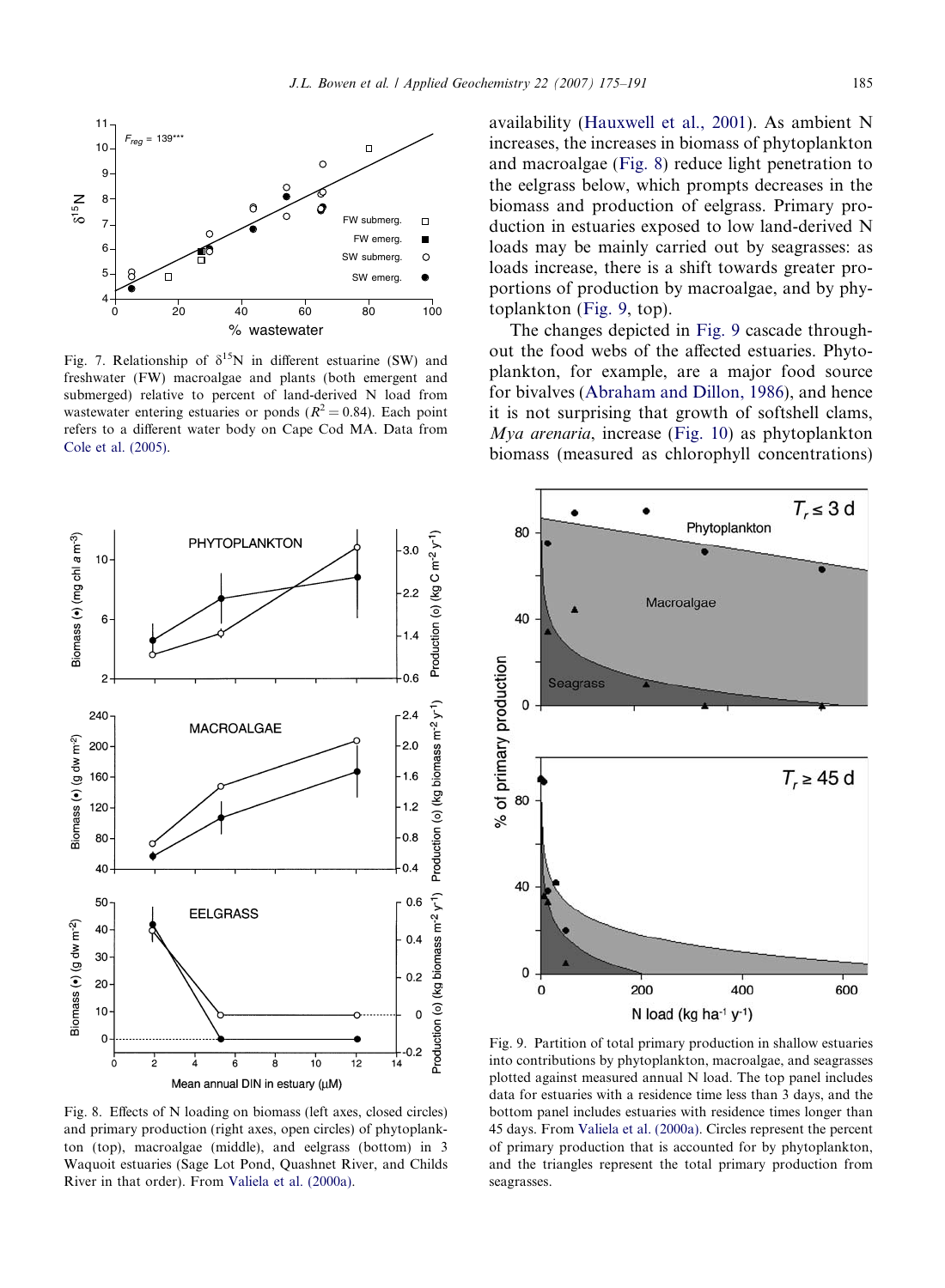<span id="page-11-0"></span>

Fig. 10. Growth rates of soft shell clam as a function of mean water column chlorophyll *a* concentrations measured in a number of Cape Cod embayments. Data from [Carmichael et al. \(2004\)](#page-13-0).

increases ([Fig. 8](#page-10-0), top). Nitrogen load-driven increases in food supply affect a similar growth response in quahogs ([Carmichael et al., 2004; Weiss,](#page-13-0) [2001](#page-13-0)) and ribbed mussels [\(Evgenidou and Valiela,](#page-13-0) [2002](#page-13-0)). The changes in macrophytes [\(Fig. 9](#page-10-0)) have similar impacts on other estuarine organisms that depend on those macrophytes [\(Valiela et al., 1992,](#page-16-0) [2000a](#page-16-0)).

# 5. Modifications to degree of coupling between land and estuary

The mass balance and isotopic evidence, and the field measurements clearly argue that there are powerful couplings between land and open waters. In specific settings, it may be that diverse mechanisms work to uncouple receiving waters from the influence of land-derived N loads. Below three of these features: riparian and wetland fringes, and water residence times, are briefly discussed.

#### 5.1. Riparian vegetation

Fringes of riparian vegetation often occur above high tide marks of estuarine waters, and support mostly terrestrial vegetation that tolerates wet soils and some salt. The wet soils provide circumstances favoring denitrification of the  $NO<sub>3</sub>$  transported by shallow groundwater flow that has to traverse the riparian zones, deeper groundwater, however, could bypass this riparian zone ([Puckett et al., 2002\)](#page-15-0). The occurrence of denitrification is supported by mass balance measurements ([Jordan et al., 1993](#page-14-0)), as well as by fractionation to heavier  $\delta^{15}N$  values in the groundwater-borne  $NO<sub>3</sub>$  that occurs as the  $NO<sub>3</sub>$  traverses the riparian zone before entering the receiving estuary ([Mengis et al., 1999](#page-14-0)). Interception of  $NO<sub>3</sub>$  in the riparian zone is not complete, so that some of the terrestrial  $NO<sub>3</sub>$  borne in the groundwater does move into receiving waters ([Nelson et al.,](#page-15-0) [1995; Willems et al., 1997](#page-15-0)).

## 5.2. Fringing wetlands

Fringing wetlands interposed between land and estuary may intercept enough groundwater-borne N to uncouple receiving estuaries from their watersheds [\(Valiela and Cole, 2002](#page-15-0)). For example, as already noted, seagrass meadows are highly sensitive to increased N inputs from land. The rates of denitrification and burial of land-derived N in salt marshes and mangroves may be high enough to protect the sensitive seagrass meadows located seaward of the wetlands. The protection furnished by wetlands, however, appears limited to situations where the land-derived N loads are lower than 20–  $100 \text{ kg N} \text{ ha}^{-1} \text{ a}^{-1}$  ([Valiela and Cole, 2002\)](#page-15-0); above these loads, the uncoupling role of wetlands is overwhelmed.

## 5.3. Estuarine water residence times

The coupling of land and estuary that forces the shift in primary producers—from systems dominated by eelgrass to systems dominated by phytoplankton and macroalgae—is to a degree moderated by the residence time  $(T_r)$  of water in the receiving estuary ([Valiela et al., 2000a](#page-16-0)). In many shallow estuaries such as Waquoit Bay,  $T_r$  is relatively short [\(Fig. 9,](#page-10-0) top). In these instances, the responses of macroalgae, for instance, to increased groundwater-borne N loads is relatively clear ([Fig. 9](#page-10-0)). In such systems, water may be renewed at roughly the same rate as phytoplankton cell division (Tomasky and Valiela, unpublished data), and hence phytoplankton blooms might be curtailed. In estuaries with longer  $T_r$  phytoplankton cell division may more effectively increase phytoplankton cell density, thereby lowering light attenuation, and limiting the growth of both macroalgae and seagrasses; in estuaries with longer  $T_r$ , therefore, the phytoplankton may make it difficult for other producers to respond to increasing N loads. To a degree, longer  $T_r$  therefore may modify, if not uncouple, the land/estuary linkage to producers.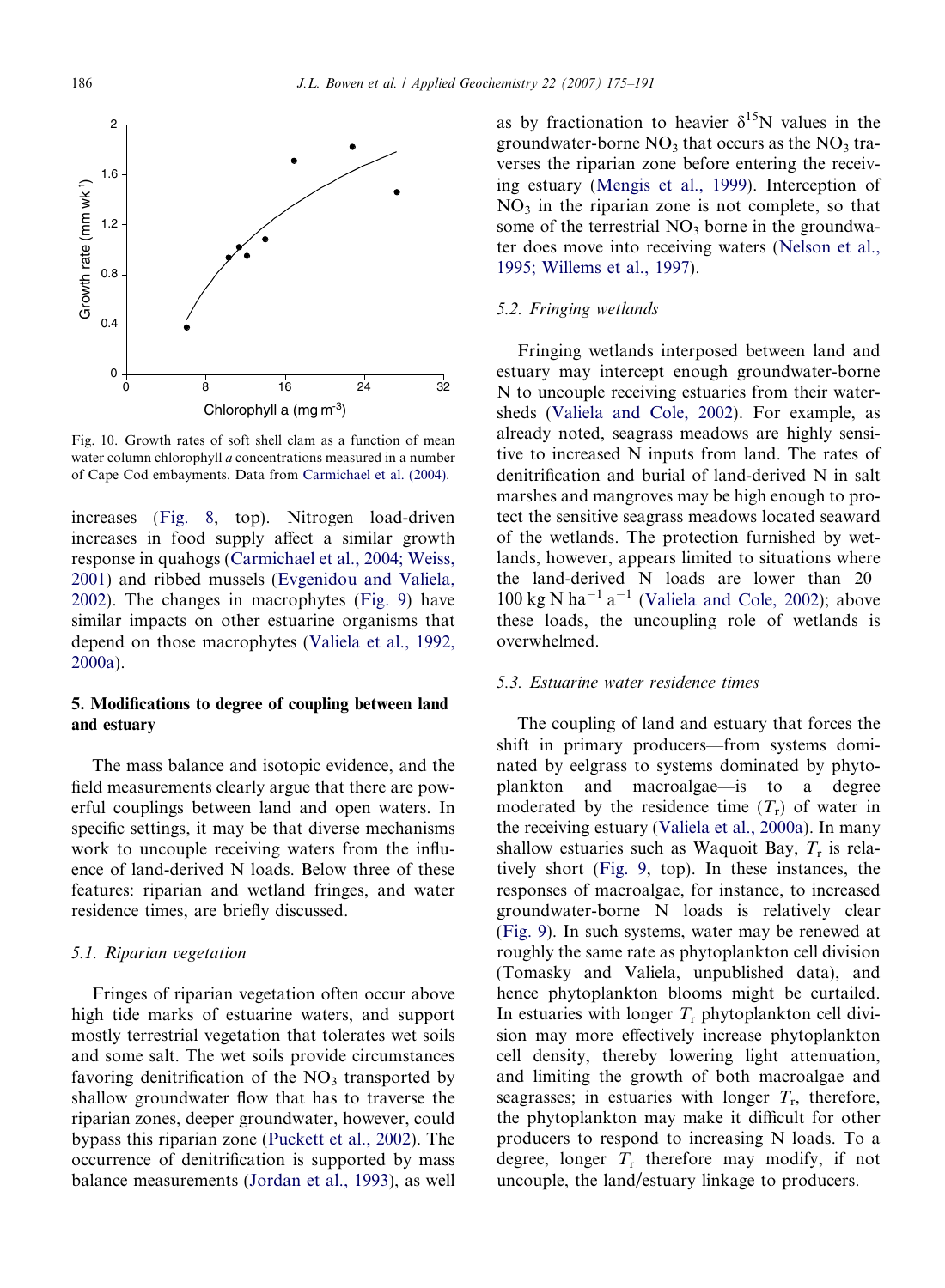<span id="page-12-0"></span>The effect of water residence time is also likely to be felt by consumers that depend on the producers. Copepods, for instance, feed on phytoplankton in the Waquoit estuaries. Female Acartia tonsa collected in the Waquoit estuaries produce eggs at rates proportional to the concentration of chlorophyll in the estuaries [\(Cubbage et al., 1999](#page-13-0)). Yet, densities of these copepods bear no relationship to groundwater-borne N loading rate ([Lawrence et al., 2004; Val](#page-14-0)[iela et al., 2001\)](#page-14-0). [Pace et al. \(1992\)](#page-15-0) pointed out that water residence times can be considerably shorter than the generation times of the major grazers of phytoplankton. The potential for control of phytoplankton by grazers [\(Kerfoot and Sih, 1987;](#page-14-0) [Metaxas and Scheibling, 1996](#page-14-0)) may thus be weakened by short water residence times, since the stock of the grazers would not be able to ''grow into'' the available food supply, but rather would be uncoupled from its food source.

## 5.4. Other direct nitrogen inputs

The degree of coupling between watershed and estuary may be weakened if the magnitude of the other direct N inputs or losses to the estuary are sufficiently large. In particular, atmospheric deposition has been mentioned as a potentially large N source [\(Hinga et al., 1991; Paerl et al., 1999](#page-14-0)). It is estimated that between  $10\%$  and  $40\%$  of the N inputs to shallow coastal waters might be by direct atmospheric deposition.

In estuaries whose watersheds are relatively unaffected by human activities the significant input of direct atmospheric deposition may be so dominant as to uncouple the links between land and estuary. For example, the relative magnitude of direct atmospheric deposition of N to estuaries of Waquoit Bay decreased to about 20% as density of people on the contributing watershed increases ([Valiela and](#page-15-0) [Bowen, 2002](#page-15-0)). This suggests that the relative importance of direct atmospheric inputs is greatest in near-pristine watersheds. In these types of watersheds, direct atmospheric deposition might uncouple the links between land and estuary. As watersheds become developed, groundwater inputs become considerably larger than direct atmospheric inputs, and hence we have a tighter linkage between land uses on watersheds and the enrichment of receiving estuaries.

Although in this last section factors have been mentioned that might, under certain circumstances, uncouple linkages between land and receiving water bodies, it should be evident from the overall thrust of this review that in most cases what happens on land matters fundamentally to the functioning of the receiving aquatic ecosystem. In many cases, the transport of the land-derived materials occurs via groundwater. As knowledge is developed, it will no doubt be found that groundwater transport of terrigenous materials plays a greater-than expected role in understanding the major changes affecting receiving waters world-wide.

#### Acknowledgements

Part of the work we review was supported by the LMER initiative of NSF, EPA Region 1, and by NOAA. We also gratefully acknowledge support from The Cooperative Institute for Coastal and Estuarine Environmental Technology (CICEET), WHOI and MIT Sea Grant Programs, and from the USGS Water Resources Program at the University of Massachusetts.

## **References**

- Aber, J.D., McDowell, W., Nadelhoffer, K.J., Magill, A., Bernston, G., Kamakea, M., McNulty, S., Currie, W., Rustad, L., Fernandez, I., 1998. Nitrogen saturation in temperate forest ecosystems: hypotheses revisited. BioScience 48, 921–934.
- Abraham, B., Dillon, P., 1986. Species profiles: life histories and environmental requirements of coastal fishes and invertebrates (Mid-Atlantic)—Softshell Clam. US Fish Wild. Ser. Biol. Rep., 86.
- Antia, N.J., Harrison, P.J., Oliveira, L., 1991. The role of dissolved organic nitrogen in phytoplankton nutrition, cell biology, and ecology. Phycologia 30, 1–89.
- Aravena, R., Robertson, W.D., 1998. Use of multiple isotope tracers to evaluate denitrification in ground water: study of nitrate from a large-flux septic system plume. Ground Water 36, 975–982.
- Ataie-Ashtiani, B., Volker, R.E., Lockington, D.A., 1999. Tidal effects on sea water intrusion in unconfined aquifers. J. Hydrol. 216, 17–31.
- Baden Ghijben, W., 1888–1889. Nota in Verband met de Voorgenomen Put boring Nabij Amsterdam. Tijdscrhift van het Koninkhijk. Institut van Ingenieurs 1888–1889, 21.
- Beck, K.C., Reuter, J.H., Perdue, E.M., 1974. Organic and inorganic geochemistry of some coastal plain rivers of the southeastern United States. Geochim. Cosmochim. Acta 38, 341–364.
- Benner, R., Biddanda, B., Black, B., McCarthy, M., 1997. Abundance, size distribution, and stable carbon and nitrogen isotopic compositions of marine organic matter isolated by tangential-flow ultrafiltration. Mar. Chem. 57, 243–263.
- Böhlke, J.K., Wanty, R., Tuttle, M., Delin, G., Landon, M., 2002. Denitrification in the recharge area and discharge area of a transient agricultural nitrate plume in a glacial outwash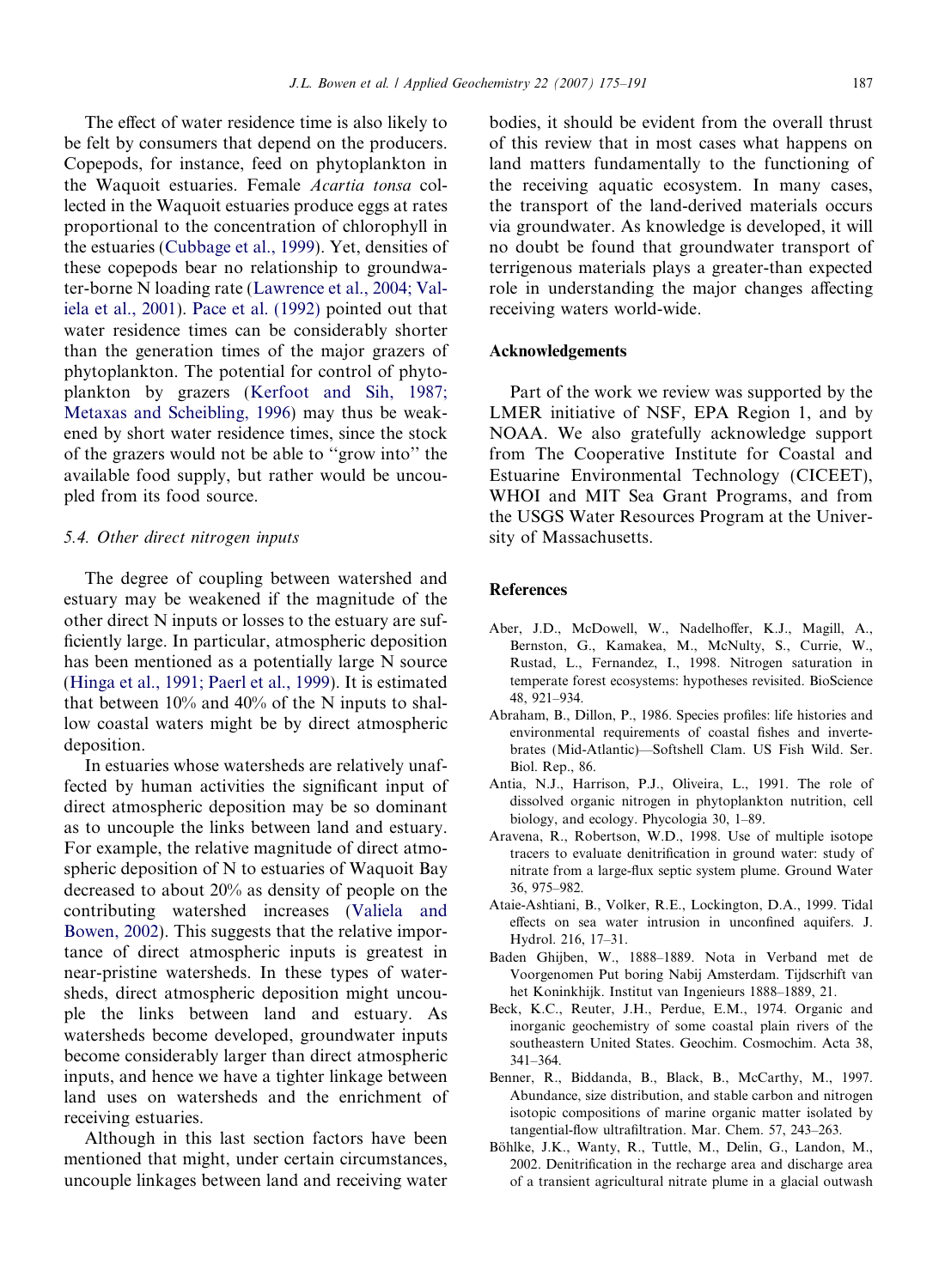<span id="page-13-0"></span>sand aquifer, Minnesota. Water Resour. Res. 38 (7), 1105. doi[:10.1029/2001/WR000663.](http://dx.doi.org/10.1029/2001/WR000663)

- Bokuniewicz, H.J., 1980. Groundwater seepage into Great South Bay, NY. Estuar. Coast. Shelf Sci. 10, 437–444.
- Bokuniewicz, H.J., 1992. Analytical descriptions of subaqueous groundwater seepage. Estuaries 15, 458–464.
- Bowen, J.L., Valiela, I., 2001a. The ecological effects of urbanization of coastal watersheds: historical increases in nitrogen loads and eutrophication of Waquoit Bay estuaries. Can. J. Fish. Aquat. Sci. 58, 1489–1500.
- Bowen, J.L., Valiela, I., 2001b. Historical changes in atmospheric nitrogen deposition to Cape Cod, Massachusetts, USA. Atmos. Environ. 35, 1039–1051.
- Bowman, M.J., 1977. Nutrient distributions and transport in Long Island Sound. Estuar. Coast. Mar. Sci. 5, 531–548.
- Boyer, E.W., Goodale, C.L., Jaworski, N.A., Howarth, R.W., 2002. Anthropogenic nitrogen sources and relationships to riverine nitrogen export in the northeastern USA. Biogeochemistry 57, 137–169.
- Brawley, J.W., Collins, G., Kremer, J.N., Sham, C.-H., Valiela, I., 2000. A time-dependent model of nitrogen loading to estuaries from coastal watersheds. J. Environ. Qual. 29, 1448– 1461.
- Bronk, D.A., Glibert, P.M., 1993. Application of a nitrogen-15 tracer method to the study of dissolved organic nitrogen uptake during spring and summer in Chesapeake Bay. Mar. Biol. 115, 501–508.
- Bronk, D.A., Glibert, P.M., Ward, B.B., 1994. Nitrogen uptake, dissolved organic nitrogen release, and new production. Science 265, 1843–1846.
- Capone, D.G., Bautista, M.F., 1985. A groundwater source of nitrate in nearshore marine sediments. Nature 313, 214–216.

Caraco, N.F., Cole, J.J., 1999. Human impact on nitrate export: an analysis using major world rivers. Ambio 28, 167–170.

- Carmichael, R.H., Shriver, A.C., Valiela, I., 2004. Changes in the shell and soft tissue growth, tissue composition, and survival of quahogs, Mercenaria mercenaria, and softshell clams, Mya arenaria, in response to eutrophic-drived changes in food supply and habitat. J. Exp. Mar. Biol. Ecol. 313, 75–104.
- Cohen, J.E., Small, C., Mellinger, A., Gallup, J., Sachs, J.D., 1997. Estimates of coastal populations. Science 278, 1211.
- Cole, J.J., Peierls, B.L., Caraco, N.F., Pace, M.L., 1993. Nitrogen loading of rivers as a human-driven process. In: McDonnell, M.J., Pickett, S.T.A. (Eds.), Humans as Components of Ecosystems: The Ecology of Subtle Human Effects and Populated Areas. Springer-Verlag, New York, pp. 38–154.
- Cole, M.L., 2002. Detection of eutrophication in aquatic ecosystems: nitrogen stable isotopes in macrophytes and groundwater. Ph.D. Dissertation. Boston University, Boston, MA.
- Cole, M.L., Kroeger, K.D., McClelland, J.W., Valiela, I., 2005. Macrophytes as indicators of land-derived wastewater: application of a N stable isotopic method in aquatic systems. Wat. Resour. Res. 41, W01014. doi[:10.1029/2004WRR003269.](http://dx.doi.org/10.1029/2004WRR003269)
- Cole, M.L., Kroeger, K.D., McClelland, J.W., Valiela, I., 2006. Effects of watershed land use on nitrogen concentrations and  $\delta^{15}$ N in groundwater. Biogeochemistry 77, 199–215.
- Correll, D.L., 1998. The role of phosphorus in the eutrophication of receiving waters: a review. J. Environ. Qual. 27, 261–266.
- Cubbage, A., Lawrence, D., Valiela, I., 1999. Relationship of reproductive output in Acartia tonsa, chlorophyll concentration, and land-derived nitrogen loads in estuaries of Waquoit Bay, Massachusetts. Biol. Bull. 197, 294–295.
- Darcy, H., 1856. Les Fontaines Publiques de la Ville de Dijon. Victor Dalmont, Paris.
- D'Elia, C.F., Webb, K.L., Porter, J.W., 1981. Nitrate-rich groundwater inputs to Discovery Bay Jamaica: a significant source of N to local coral reefs? Bull. Mar. Sci. 31 903–910.
- DeSimone, L.A., Howes, B.L., 1998. Nitrogen transport and transformations in a shallow aquifer receiving wastewater discharge: a mass balance approach. Water Resour. Res. 34, 271–285.
- Dow, C.L., DeWalle, D.R., 2000. Trends in evaporation and Bowen ratio on urbanizing watersheds in eastern United States. Water Resour. Res. 36, 1835–1843.
- Druffel, E.R.M., Williams, P.M., Bauer, J.E., Ertel, J.R., 1992. Cycling of dissolved and particulate organic matter in the open ocean. J. Geophys. Res. 97, 15639–15659.
- Egboka, B.C.E., 1984. Nitrate contamination of shallow groundwater in Ontario, Canada. Sci. Total Environ. 35, 53–74.
- Evgenidou, A., Valiela, I., 2002. Response of growth and density of a population of Geukensia demissa to land-derived nitrogen loading to Waquoit Bay, Massachusetts. Estuar. Coast. Shelf Sci. 55, 125–138.
- Frimpter, M.H., Gay, F.B., 1979. Chemical quality of groundwater on Cape Cod, Massachusetts. US Geol. Surv. Water Resour. Invest. US Department of the Interior, Boston, MA.
- Gaines, A.G., Giblin, A.E., Mlodzinska-Kijowski, Z., 1983. Freshwater discharge and nitrate input into Town Cove. In: Teal, J.M. (Ed.), The Coastal Impact of Groundwater Discharge: An Assessment of Anthropogenic Nitrogen Loading in Town Cove, Orleans, MA. Final Report, Woods Hole Oceanographic Institution, Woods Hole, MA.
- Gardner, W.S., Stephens, J.A., 1978. Stability and composition of terrestrially derived dissolved organic nitrogen in continental shelf surface waters. Mar. Chem. 6, 335–342.
- Garrels, R.M., MacKenzie, F.T., 1967. Evolution of Sedimentary Rocks. Norton and Co., New York.
- GESAMP, 1990. The State of the Marine Environment. Joint Group of Experts on the Scientific Aspects of Marine Pollution. Rep. and Stud. 39. United Nations Environmental Programme, Nairobi.
- Giblin, A.E., 1983. Sediment-water interactions and exchanges. In: Teal, J.M. (Ed.), The Coastal Impact of Ground water Discharge: An Assessment of Anthropogenic Nitrogen Loading in Town Cove, Orleans, MA. Final Report, Woods Hole Oceanographic Institution, Woods Hole, MA.
- Gilliam, J.W., Daniels, R.B., Lutz, J.F., 1974. Nitrogen content of shallow groundwater in the North Carolina coastal plain. J. Environ. Qual. 3, 147–151.
- Glover, R.E., 1959. The pattern of fresh-water flow in a coastal aquifer. J. Geophys. Res. 64, 457–459.
- Goldberg, E.D., 1995. Emerging problems in the coastal zone for the twenty-first century. Mar. Poll. Bull. 31, 152–158.
- Gron, C., Torslov, J., Albrechtsen, H., Jensen, H.M., 1992. Biodegradability of dissolved organic carbon in groundwater from an unconfined aquifer. Sci. Total Environ. 117/118, 241– 251.
- Hancock, G.J., Webster, I.T., Ford, P.W., Moore, W.S., 2000. Using Ra isotopes to examine transport processes controlling benthic fluxes into a shallow estuarine lagoon. Geochim. Cosmochim. Acta 64, 3685–3699.
- Hauxwell, J., Cebrián, J., Furlong, C., Valiela, I., 2001. Macroalgal canopies contribute to eelgrass (Zostera marina) decline in temperate estuarine ecosystems. Ecology 82, 1007–1022.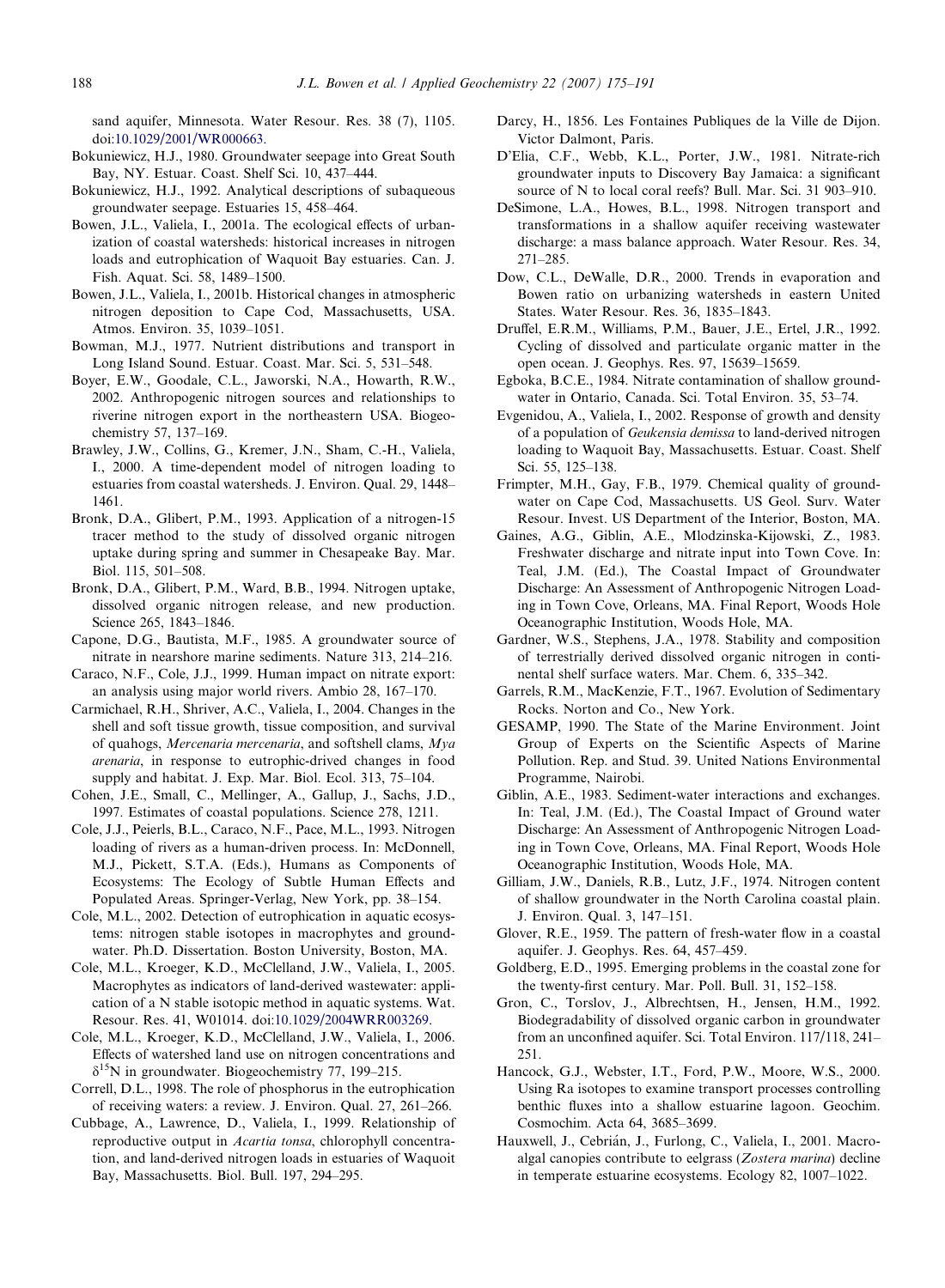- <span id="page-14-0"></span>Herzberg, B., 1901. Die Wasserversorgung einiger Nordssbader. J. Gasbeleuch. Wasservers. 1901, 815–819, and 842–844.
- Hinga, K.R., Keller, A.A., Oviatt, C.A., 1991. Atmospheric deposition and nitrogen inputs to coastal waters. Ambio 20, 256–260.
- Hopkinson, C., Cifuentes, L., Burdige, D., Fitzwater, S., Hansell, D., Henrichs, S., Kahler, P., Koike, I., Walsh, T., Bergamaschi, B., 1993. DON subgroup report. Mar. Chem. 41, 23– 36.
- Howarth, R.W., 1988. Nutrient limitation of net primary production in marine ecosystems. Ann. Rev. Ecol. Syst. 19, 89–110.
- Howarth, R.W., Anderson, D., Cloern, J., Elfring, C., Hopkinson, C., Lapointe, B., Malone, T., Marcus, N., McGlathery, K., Sharpley, A., Walker, D., 2000. Nutrient pollution of coastal rivers, bays, and seas. Iss. Ecol. 7, 1–15.
- Howarth, R.W., Boyer, E.W., Pabich, W.J., Galloway, J.N., 2002. Nitrogen use in the United States from 1961–2000 and potential future trends. Ambio 31, 88–96.
- Hubbert, M.K., 1940. The theory of ground-water motion. J. Geol. 8, 785–940.
- Inouchi, K., Kishi, Y., Kakinuma, T., 1990. The motion of coastal groundwater in response to the tide. J. Hydrol. 115, 165–191.
- Johannes, R.E., 1980. The ecological significance of the submarine discharge of ground water. Mar. Ecol. Prog. Ser. 3, 365–373.
- Jordan, T.E., Correll, D.L., Weller, D.E., 1993. Nutrient interception by a riparian forest receiving inputs from adjacent cropland. J. Environ. Qual. 22, 467–473.
- Kay, A.E., Stroup, L.S., Dollar, S.J., Fellows, D.P., Young, R.H.F., 1997. Hydrological and ecological inventories of the coastal waters of West Hawaii. University of Hawaii Water Resources Center Technical Report 105.
- Keeney, D., 1986. Sources of nitrate to groundwater. Crit. Rev. Environ. Contam. 16, 257–304.
- Kerfoot, W.C., Sih, A., 1987. Predation: direct and indirect impacts on aquatic communities. University Press of New England, Hanover, New Hampshire.
- Korom, S.F., 1992. Natural denitrification in the saturated zone: a review. Water Resour. Res. 28, 1657–1668.
- Kreitler, C.W., Ragone, S.E., Katz, B.G., 1978. <sup>15</sup>N/<sup>14</sup>N ratios of ground-water nitrate, Long Island, New York. Ground Water 16, 404–409.
- Kroeger, K.D., 2003. Controls on Magnitude and Species Composition of Groundwater-Transported Nitrogen Exports from Glacial Outwash Plain Watersheds. Ph.D. Dissertation. Boston Univ. Marine Program, Boston, MA.
- Kroeger, K.D., Bowen, J.L., Corcoran, D., Moorman, J., Michalowski, J., Rose, C., Valiela, I., 1999. Nitrogen loading to Green Pond, Falmouth, MA: sources and evaluation of management options. Environ. Cape Cod 2, 15–26.
- Kroeger, K.D., Cole, M.L., York, J.K., Valiela, I., 2006a. Nitrogen loads to estuaries from wastewater plumes: modeling and isotopic approaches. Ground Water 44, 188–196. doi:[10.1111/j.1745-6584.2005.00130.](http://dx.doi.org/10.1111/j.1745-6584.2005.00130)
- Kroeger, K.D., Cole, M.L., Valiela, I., 2006b. Controls on groundwater-transported dissolved organic nitrogen and nitrate yields from coastal watersheds. Limnol. Oceanog. 51, 2248–2261.
- Laroche, J., Nuzzi, R., Waters, R., Wyman, K., Falkowski, P.G., Wallace, D.W.R., 1997. Brown tide blooms in Long Island's

coastal waters linked to inter-annual variability in groundwater flow. Global Change Biol. 3, 397–410.

- Lawrence, D., Valiela, I., Tomasky, G., 2004. Estuarine calanoid copepod abundance in relation to season, salinity, and landderived nitrogen loading, Waquoit Bay, MA. Estuar. Coast. Shelf Sci. 61, 547–557.
- Lee, D.R., Cherry, J.A., Pickens, J.F., 1980. Ground water transport of a salt tracer through a sandy lakebed. Limnol. Oceanog. 25, 45–61.
- Lee, V., Olson, S., 1985. Eutrophication and management initiatives for the control of nutrient inputs to the Rhode Island coastal lagoons. Estuaries 8, 191–202.
- Lock, M.A., John, P.H., 1978. The measurement of groundwater discharge into a lake by a direct method. Internat. Rev. Hydrobiol. 63, 271–275.
- Macko, S.A., Ostrom, N.E., 1994. Pollution studies using stable isotopes. In: Lajtha, K., Michener, R.H. (Eds.), Stable Isotopes in Ecology. Blackwell Scientific, Oxford, pp. 5–62.
- Marsh Jr., J.A., 1977. Terrestrial inputs of nitrogen and phosphorus on fringing reefs of Guam. In: Proceedings of 2nd International Coral Reef Symposium, vol. 1, Great Barrier Reef Committee, pp. 332–336.
- McBride, M.S., Pfannkuch, H.O., 1975. The distribution of seepage within lake beds. J. Res. US Geol. Surv. 3, 505–512.
- McCarthy, J.J., 1980. Nitrogen. In: Morris, I. (Ed.), The physiological Ecology of Phytoplankton. University of California Press, Berkley, CA, pp. 191–234.
- McCarthy, M., Hedges, J.I., Benner, R., 1996. Major biochemical composition of dissolved high molecular weight organic matter in seawater. Mar. Chem. 55, 281–297.
- McCarthy, M., Hedges, J., Benner, R., 1998. Major bacterial contribution to marine dissolved organic matter. Science 281, 231–234.
- McClelland, J.W., Valiela, I., 1998. Changes in food web structure under the influence of increased anthropogenic nitrogen inputs to estuaries. Mar. Ecol. Prog. Ser. 168, 259– 271.
- McClelland, J.W., Valiela, I., Michener, R.H., 1997. Nitrogenstable isotope signatures in estuarine food webs: a record of increasing urbanization in coastal watersheds. Limnol. Oceanog. 42, 930–937.
- McLean, R., Oswood, M.W., Irons, J.G., McDowell, W.H., 1999. The effect of permafrost on stream biogeochemistry: a case study of two streams in the Alaskan (USA) taiga. Biogeochemistry 47, 237–265.
- McMahon, P.B., Böhlke, J.K., Bruce, B.W., 1999. Denitrification in marine shales in northeastern Colorado. Water Resour. Res. 35, 1628–1642.
- Meade, R.H., Vaccaro, R.F., 1971. Sewage disposal in Falmouth, MA. III. Predicted effects of inland disposal and sea outfall on groundwater. Bost. Soc. Civil Eng. 58, 278–297.
- Mengis, M., Lena, S., Schiff, S.L., Harris, M., English, M.C., Aravena, R., Elgood, R.J., MacLean, A., 1999. Multiple geochemical and isotopic approaches for assessing groundwater  $NO_3^-$  elimination in a riparian zone. Ground Water 37, 448–457.
- Metaxas, A., Scheibling, R.E., 1996. Spatial heterogeneity of phytoplankton assemblages in tidepools: effects of abiotic and biotic factors. Mar. Ecol. Prog. Ser. 130, 179–199.
- Meyer, J.L., Edwards, R.T., Risley, R., 1987. Bacterial growth on dissolved organic carbon from a blackwater river. Microb. Ecol. 13, 13–29.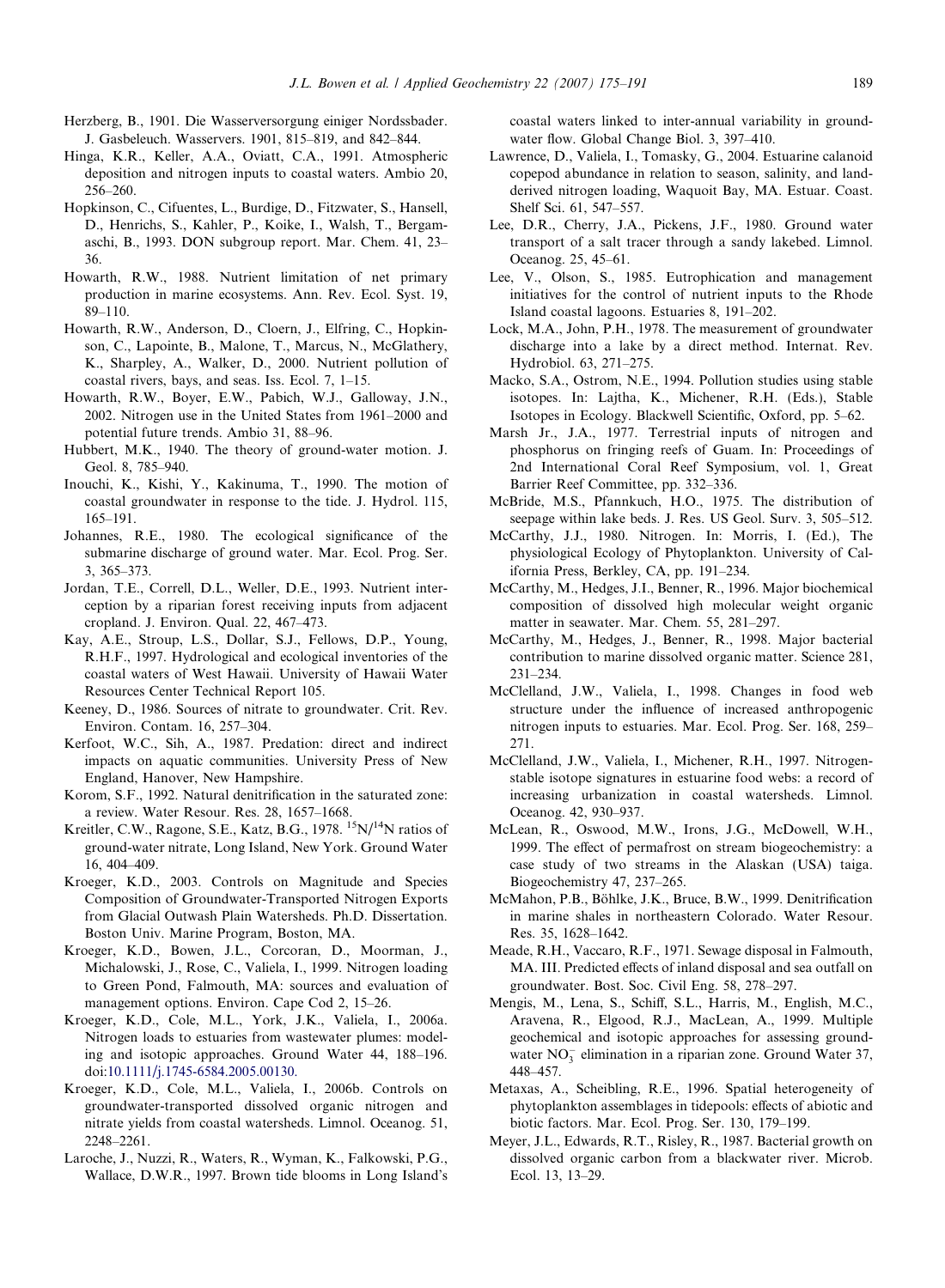- <span id="page-15-0"></span>Montlucon, D., Sanudo-Wilhelmy, S.A., 2001. Influence of net groundwater discharge on the chemical composition of a coastal environment: Flanders Bay, Long Island, New York. Environ. Sci. Technol. 35, 480–486.
- Moore, W.S., 2000. Determining coastal mixing rates using radium isotopes. Cont. Shelf Res. 20, 1993–2007.
- Mulholland, P.J., 1992. Regulation of nutrient concentrations in a temperate forest stream: roles of upland, riparian, and instream processes. Limnol. Oceanog. 37, 1512–1526.
- National Research Council, 1993. Managing Wastewater in Coastal Urban Areas. National Academy Press, Washington, DC.
- National Research Council, 2000. Clean Coastal Waters: Understanding and Reducing the Effects of Nutrient Pollution. National Academy Press, Washington, DC.
- Nelson, W.M., Gold, A.J., Groffman, P.M., 1995. Spatial and temporal variation in groundwater nitrate removal in a riparian forest. J. Environ. Qual. 24, 691–699.
- Nixon, S.W., 1992. Quantifying the relationship between nitrogen input and the productivity of marine ecosystems. Proc. Adv. Mar. Technol. Conf. 5, 57–83.
- Nolan, B.T., Stoner, J.D., 2000. Nutrients in groundwater of the conterminous United States, 1992–1995. Environ. Sci. Technol. 34, 1156–1165.
- Novakov, T., Penner, J.E., 1993. Large contribution of organic aerosols to cloud-condensation-nuclei concentrations. Nature 365, 823–826.
- Pabich, W.J., 2000. Denitrification of Anthropogenic Nitrogen in Groundwater: Measurement and Modeling using Stable Isotopic and Mass Balance Approaches. Ph.D. Dissertation. Massachusetts Inst. Technology, Cambridge, MA.
- Pabich, W.J., Valiela, I., Hemond, H.F., 2001. The effect of vadose zone thickness and depth below the water table on DOC concentrations in groundwater on Cape Cod, USA. Biogeochemistry 55, 247–268.
- Pace, M.L., Findlay, S.E.G., Lints, D., 1992. Zooplankton in advective environments: the Hudson River community and a comparative analysis. Can. J. Fish. Aquat. Sci. 49, 1060– 1069.
- Paerl, H.W., Wiley, J.D., Go, M., Peierls, B.L., Pinckey, J.L., Fogel, M.L., 1999. Rainfall stimulation of primary production in western Atlantic Ocean waters: roles of different nitrogen sources and co-limiting nutrients. Mar. Ecol. Prog. Ser. 176, 205–214.
- Peierls, B.L., Pearl, H.W., 1997. Bioavailability of atmospheric organic nitrogen deposition to coastal phytoplankton. Limnol. Oceanog. 42, 1819–1823.
- Peterson, B.J., Fry, B., 1987. Stable isotopes in ecosystem studies. Ann. Rev. Ecol. Syst. 18, 293–320.
- Pfannkuch, H.O., Winter, T.C., 1984/1985. Effect of anisotropy and groundwater system geometry on seepage through lake beds. 1. Analog and dimensional analysis. J. Hydrol. 75, 213– 237.
- Puckett, L.J., Cowdery, T.K., 2002. Transport and fate of nitrate in a glacial outwash aquifer in relation to groundwater age, land use practices, and redox processes. J. Environ. Qual. 31, 782–796.
- Puckett, L.J., Cowdery, T.K., McMahon, P.B., Tornes, L.H., Stoner, J.D., 2002. Using chemical, hydrologic, and age dating analysis to delineate redox processes and flow paths in the riparian zone of a glacial outwash aquifer-stream system. Water Resour. Res. 38 (8). doi[:10.1029/2001WR000396.](http://dx.doi.org/10.1029/2001WR000396)
- Qualls, R.G., Haines, B.L., 1992. Biodegradability of dissolved organic matter in forest throughfall, soil solution, and stream water. Soil Sci. Soc. Am. J. 56, 578–586.
- Robertson, W.D., Russell, B.M., Cherry, J.A., 1996. Attenuation of nitrate in aquitard sediments of southern Ontario. J. Hydrol. 180, 267–281.
- Schwarz, G.E., Hoos, A.B., Alexander, R.B., Smith, R.A., 2006. The SPARROW surface water-quality model: theory, application, and user documentation, US Geol. Surv. Techniques and Methods Report, Book 6 (Chapter B3).
- Seely, B., Lajtha, K., Salvucci, G.D., 1998. Transformation and retention of nitrogen in a coastal forest ecosystem. Biogeochemistry 42, 325–343.
- Seitzinger, S.P., Sanders, R.W., 1997. Contribution of dissolved organic nitrogen from rivers to estuarine eutrophication. Mar. Ecol. Prog. Ser. 159, 1–12.
- Seitzinger, S.P., Sanders, R.W., 1999. Atmospheric inputs of dissolved organic nitrogen stimulate estuarine bacteria and phytoplankton. Limnol. Oceanog. 44, 721–730.
- Shaw, R.D., Prepas, E.E., 1990. Ground water-lake interactions: II. Nearshore seepage patterns and the contribution of ground water to lakes in central Alberta. J. Hydrol. 119, 121–136.
- Smith, R.L., Harvey, R.W., Duff, J.H., LeBlanc, D.R. 1987. Importance of close-interval vertical sampling in delineating chemical and microbiological gradients in ground-water studies. In: Franks, B.J. (Ed.), US Geological Survey Program on Toxic Waste – Groundwater Contamination – Proceedings of 3rd technical meeting, Pensacola, Florida, March 23–27.
- Smith, R.L., Harvey, R.W., LeBlanc, D.R., 1991. Importance of closely spaced vertical sampling in delineating chemical and microbiological gradients in groundwater. J. Contam. Hydrol. 7, 285–300.
- Staver, K.W., Brinsfield, R.B., 1996. Seepage of groundwater nitrate from a riparian agroecosystem into the Wye River estuary. Estuaries 19, 359–370.
- Turner, I.L., Coates, B.P., Acworth, R.I., 1997. Tides, waves, and the super-elevation of ground water at the coast. J. Coast. Res. 13, 46–60.
- Valiela, I., 1995. Marine Ecological Processes, second ed. Springer-Verlag, New York.
- Valiela, I., Bowen, J.L., 2002. Nitrogen sources to watersheds and estuaries: role of land cover mosaics and losses within watersheds. Environ. Poll. 118, 239–248.
- Valiela, I., Cole, M.L., 2002. Comparative evidence that salt marshes and mangroves may protect seagrass meadows from land-derived nitrogen loads. Ecosystems 5, 92–102.
- Valiela, I., Teal, J.M., 1979. The nitrogen budget of a salt marsh ecosystem. Nature 280, 652–656.
- Valiela, I., Bowen, J.L., Cole, M.L., Kroeger, K.D., Lawrence, D., Pabich, W.J., Tomasky, G., Mazzilli, S., 2001. Following up on a Margalevian concept: interactions and exchanges among adjacent parcels of coastal landscapes. Sci. Mar. 65, 215–229.
- Valiela, I., Bowen, J.L., Kroeger, K.D., 2002. Assessment and comparison of models for estimation of land-derived nitrogen loads to shallow estuaries. Appl. Geochem. 17, 935–953.
- Valiela, I., Collins, G., Kremer, J., Lajtha, K., Geist, M., Seely, B., Brawley, J., Sham, C.H., 1997. Nitrogen loading from coastal watersheds to receiving estuaries: new method and application. Ecol. Appl. 7, 358–380.